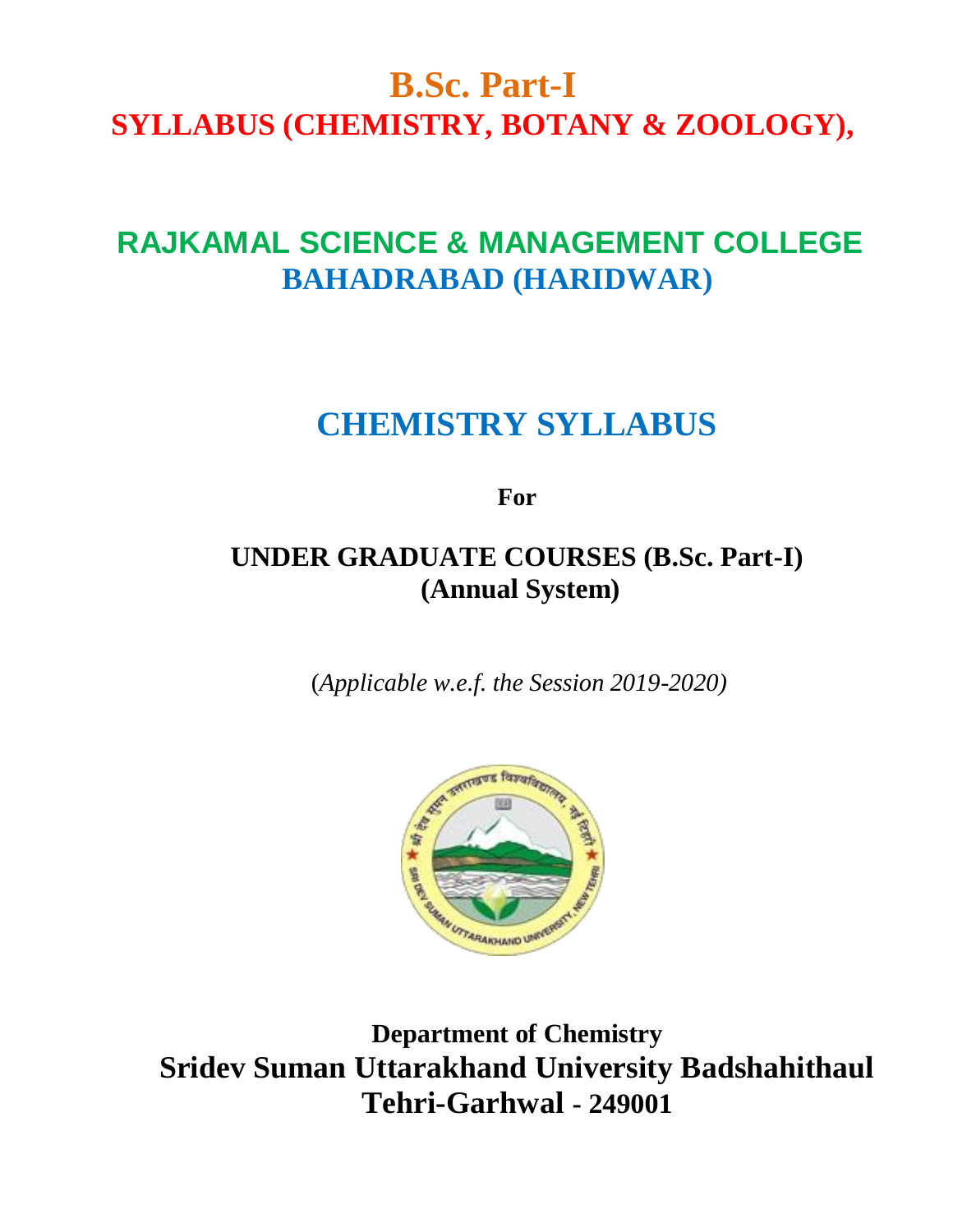# **Chemistry Course for B.Sc. (Annual System) Part-I B. Sc. Chemistry Syllabus (Part-I)**

To teach the fundamental concepts of chemistry and their applications, the syllabus pertaining to B.Sc. (3-year degree course) in the subject of chemistry has been prepared as per provision of UGC module and demand of the academic environment. The syllabus concepts are duly arranged unit wise and contents are included in such a manner so that due importance is given to requisite intellectual and laboratory skills. This B.Sc. course of chemistry consists of three-year course (annual system). Total marks: 600(200 per year).

# **B.Sc. First Year**

**B.Sc. (FIRST YEAR)**

| <b>Paper</b>       | Paper         | <b>Course</b>             | Max.         | <b>Work</b> |
|--------------------|---------------|---------------------------|--------------|-------------|
| code               |               |                           | <b>Marks</b> | <b>Hrs</b>  |
|                    | <b>CH-101</b> | Inorganic                 | 50           | 60          |
|                    |               | Chemistry                 |              |             |
| Ш                  | CH-102        | <b>Organic Chemistry</b>  | 50           | 60          |
| $\mathbf{III}$     | CH-103        | <b>Physical Chemistry</b> | 50           | 60          |
|                    | CH-104        | Laboratory                | 50           | 60          |
|                    |               | <b>Practical</b>          |              |             |
| <b>Grand Total</b> |               |                           | 200          | 180         |

**Note**: Examiner should follow the below given pattern covering all the units for each section compulsorily:

- **a)**Twelve compulsory objective type questions of one mark each, 12 x 1 = 12 Marks
- **b**) Examinees to solve six short answer questions out of ten questions (3 marks each) 3x6=18 Marks.
- **c)** Examinees to solve four long answer questions out of seven (5 mark each) 4x5=20 Marks

# **Distribution of marks for Practical exam will be as follows:**

|       | <b>B.SC. (FIRST YEAR)</b>              |    |
|-------|----------------------------------------|----|
| (i)   | <b>Inorganic Mixture analysis (six</b> | 15 |
|       | radicals)                              |    |
| (ii)  | <b>Organic Experiment</b>              | 12 |
| (iii) | <b>Physical Chemistry Experiment</b>   | 10 |
| (iv)  | Viva-voce                              | 05 |
| (v)   | <b>Annual record</b>                   | 08 |
|       | Total                                  | 50 |

**\*Full credit of marks shall be given upto 0.5% error after which for each 0.1% error, two marks shall be deducted in Quantitative analysis experiments.**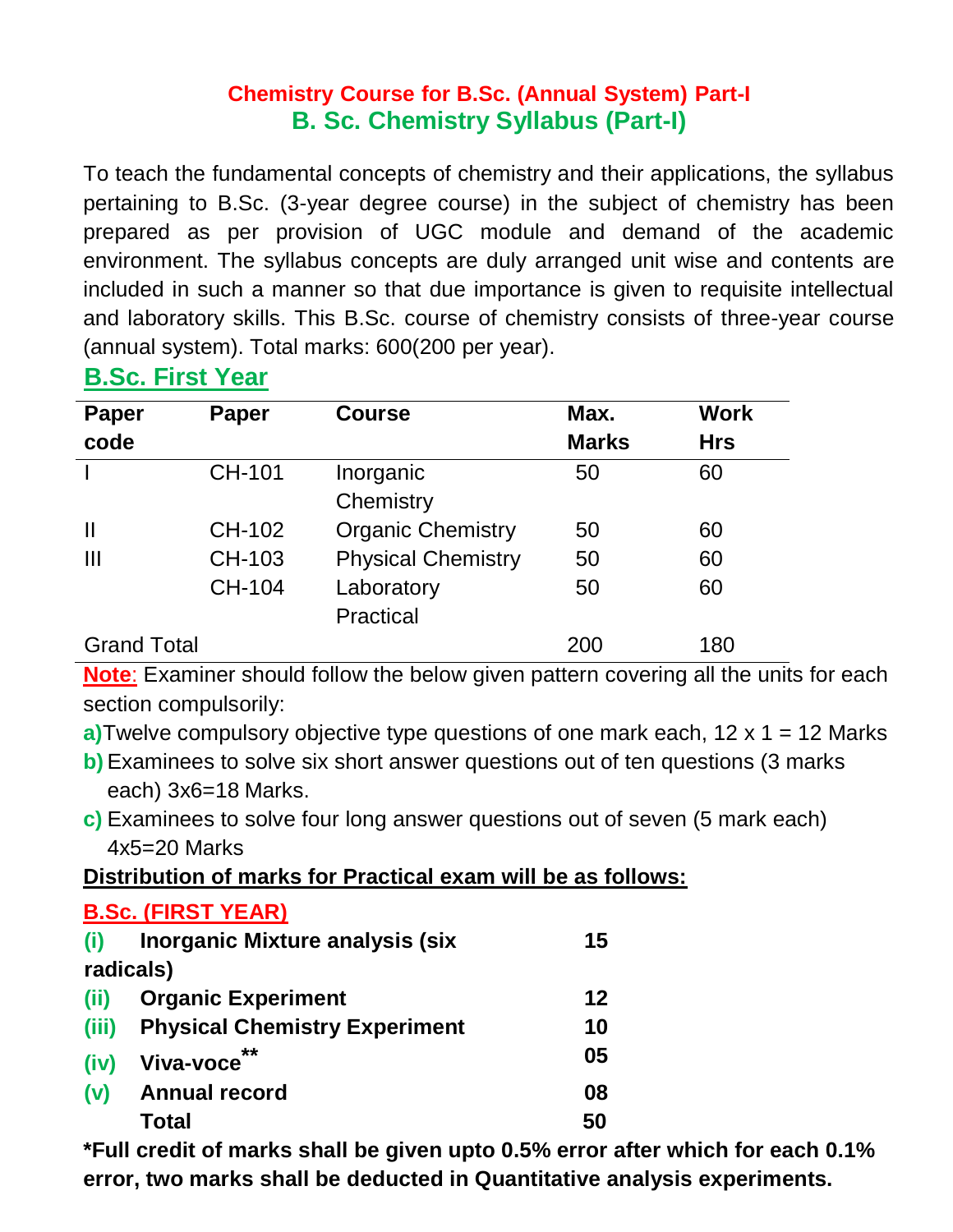**\*\*Viva-voce for ex-student shall carry 13 marks.**

# **Candidate will be required to pass in Theory and Practical Separately**.

# **Paper-I**

# **Inorganic Chemistry (Paper Code: CH-101)**

# *Unit – I*

# **I. Atomic Structure:**

Idea of de-Broglie matter waves (dual nature), Heisenberg uncertainty principle, atomic orbitals, Schrödinger wave equation, significance of ψ and  $\psi^2$ , quantum numbers, radial and angular wave functions and probability distribution curves, shapes of s, p, d, orbitals, Aufbau and Pauli exclusion principles, Hund's multiplicity rule, Electronic configurations of the elements, effective nuclear charge.

## *Unit – II*

# **II. Periodic Properties:**

Atomic and ionic radii, ionization energy, electron affinity and electronegativity definitions, methods of determination or evaluation, trends in periodic table and applications in predicting and explaining the chemical behaviour.

# *Unit – III*

# **III. Chemical Bonding:**

**(A)**Covalent Bond – Valence bond theory and its limitations, directional characteristics of covalent bond, various types of hybridization and shapes of simple inorganic molecules and ions, valence shall electron pair repulsion(VSEPR) theory to NH<sub>3</sub>, H<sub>3</sub>O<sup>+</sup>, SF<sub>4</sub>, CIF<sub>3</sub>, ICI<sup>-2</sup> and H<sub>2</sub>O, MO theory, homonuclear and heteronuclear (CO, NO, CN<sup>+</sup>, CO, CN<sup>+</sup>, CO<sup>+</sup>, CN<sup>-</sup>) diatomic molecules, multicenter bonding in electron deficient molecules, bond strength and bond energy, percentage ionic character from dipole moment and electro-negativity difference.

**(B)**Ionic Solids – Ionic structures, radius ratio effect and coordination number, limitation of radius ratio rule, lattice defects, semiconductors, lattice energy and Born-Haber cycle, solvation energy and solubility of ionic solids, polarizing power and polarisability of ions, Fajan's rule, Metallic bond-free electron, valence bond and band theories.

**(C)** Weak Interactions – Hydrogen bonding, Vander Waals forces.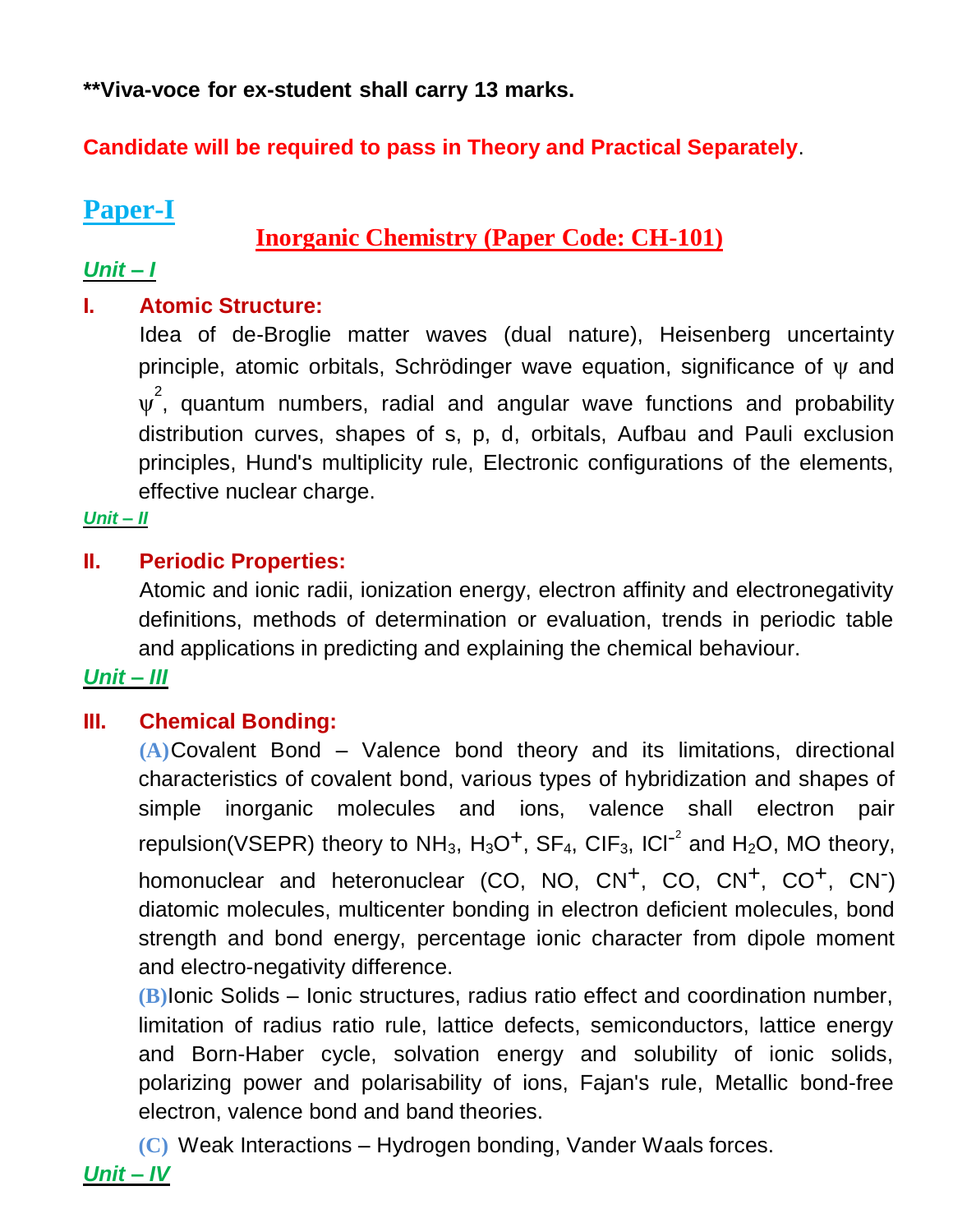#### **IV.** *s***-Block Elements:**

Comparative study, diagonal relationship, salient features of hydrides, solvation and complexation tendencies including their function in biosystems, an introduction to alkyls and aryls.

#### **V. Chemistry of Noble Gases:**

Chemical properties of the noble gases, chemistry of xenon, structure and bonding in xenon compounds.

*Unit – V*

#### **VI.** *p***-Block Elements:**

Comparative study (including diagonal relationship) of groups 13-17 elements, compounds like hydrides, oxides, oxyacids and halides of group 13-16, hydrides of boron-diborane and higher boranes, borazine, borohydrides, fullerenes, carbides, fluorocarbons, silicates (structural principle), tetrasulphur tetra nitride, basic properties of halogens, interhalogens and polyhalides.

# **Paper-II**

## **Organic Chemistry (Paper Code: CH-102)**

## *Unit – I*

#### **I. Structure and Bonding:**

Hybridization, bond lengths and bond angles, bond energy, localized and delocalized chemical bonding, Van der Waals interactions, inclusion compounds, clatherates, charge transfer complexes, resonances, hyperconjugation, aromaticity, inductive and field effects, hydrogen bonding.

#### **II. Mechanism of Organic Reactions:**

Homolytic and heterolytic bond fission, Types of reagents –electrophiles and nucleophiles, Types of organic reactions, Energy considerations.

Reactive intermediates – Carbocations, carbanions, free radicals, carbenes, arynes and nitrenes (with examples). Assigning formal charges on intermediates and other ionic species. Methods of determination of reaction mechanism (product analysis, intermediates, isotope effects, kinetic and stereochemical studies).

#### **III. Alkanes and Cycloalkanes:**

IUPAC nomenclature of branched and unbranched alkanes, the alkyl group, classification of carbon atom in alkanes, Isomerism in alkanes, sources methods of formation (with special reference to Wurtz reaction, Kolbe's reaction, Corey-House reaction and decarboxylation of carboxylic acids),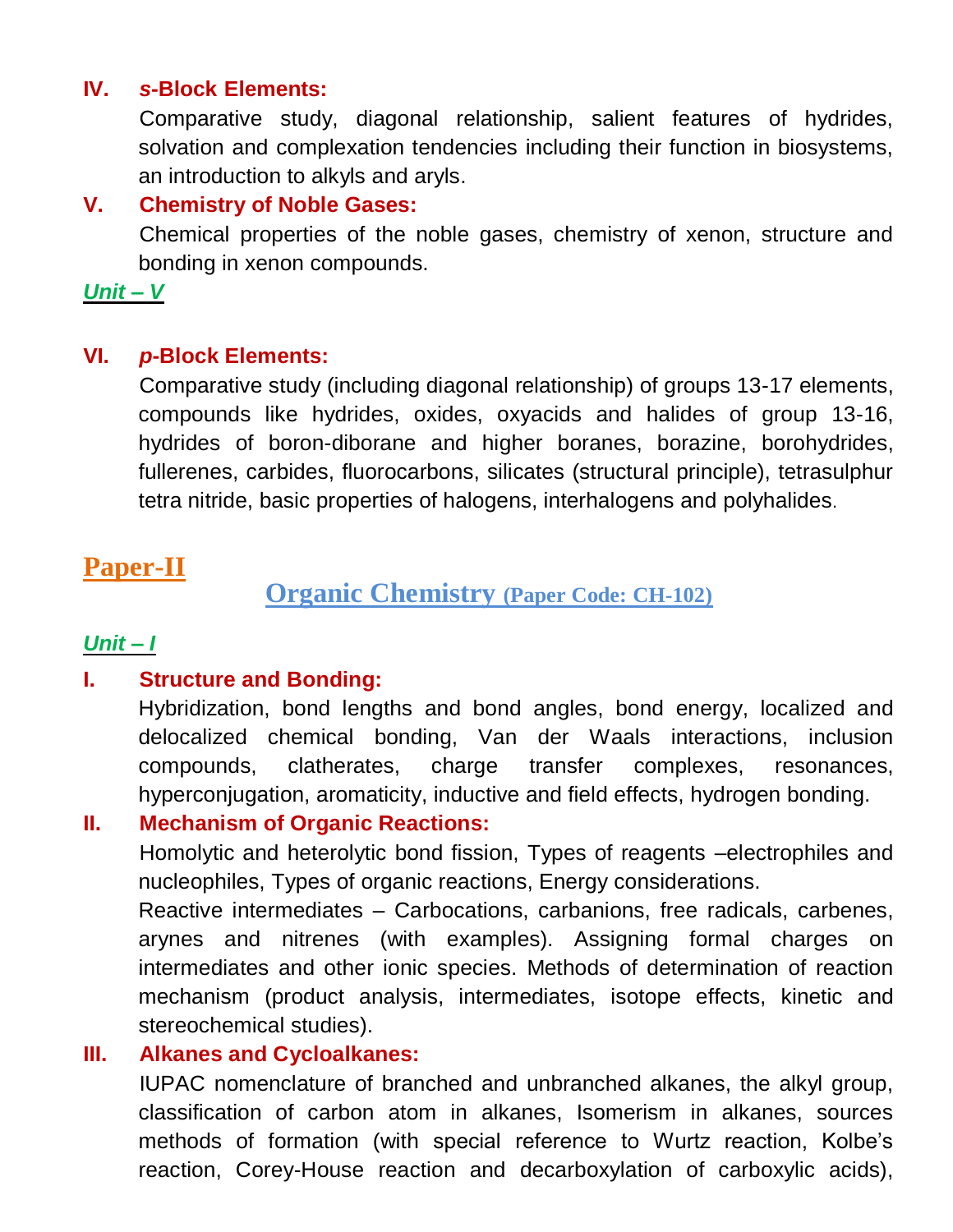physical properties and chemical reactions of alkanes, Mechanism of free radical halogenation of alkanes: orientation, reactivity and selectivity.

Cycloalkanes – Nomenclature, methods of formation, chemical reactions, Baeyer's strain theory and its limitations. Ring strain in small rings (cyclopropane and cyclobutane), theory of strain less rings. The case of cyclopropane ring, banana bonds.

## *Unit – II*

#### **IV. Stereochemistry of Organic Compounds:**

Concept of isomerism, Types of isomerism, Optical isomerism – elements of symmetry, molecular chirality, enantiomers, stereogenic center, optical activity, properties of enantiomers, chiral and achiral molecules with two stereogenic centers, disasteromers, threo and erythro diastereomers, meso compounds, resolution of enantionmers, inversion, retention and recemization. Relative and absolute configuration, sequence rules, D & L and R & S systems of nomenclature.

Geometric isomerism – determination of configuration of geometric isomers, E & Z system of nomenclature, geometric isomerism in oximes and alicyclic compounds.

Conformational isomerism – conformational analysis of ethane and *n*-butane, conformations of cyclohexane, axial and equatorial bonds, conformation of monosubstituted cyclohexane derivatives, Newman projection and Sawhorse formulae, Fischer and flying wedge formulae, Difference between configuration and conformation.

#### *Unit – III*

## **V. Alkenes, Cycloalkenes, Dienes and Alkynes:**

Nomenclature of alkenes, methods of formation, mechanisms of dehydration of alcohols and dehydrohalogenation of alkyl halids, regioselectivity in alcohol dehydration, The Saytzeff rule, Hofmann elimination, physical properties and relative stabilities of alkenes.

Chemical reactions of alkenes – mechanism involved in hydrogenation, electrophilic and free radical additions, Markownikoff's rule, hydroborationoxidation, oxymercuration-reduction. Epoxidation, ozonolysis, hydration, hydroxylation and oxidation with KMnO**4**, Polymerization of alkenes, Substitution at the allylic and vinylic positions of alkenes, Industrial applications of ethylene and propene.

Methods of formation, conformation and chemical reactions of cycloalkenes, Nomenclature and classification of dienes: isolated, conjugated and cumulated dienes, Structure of allenes and butadiene, methods of formation,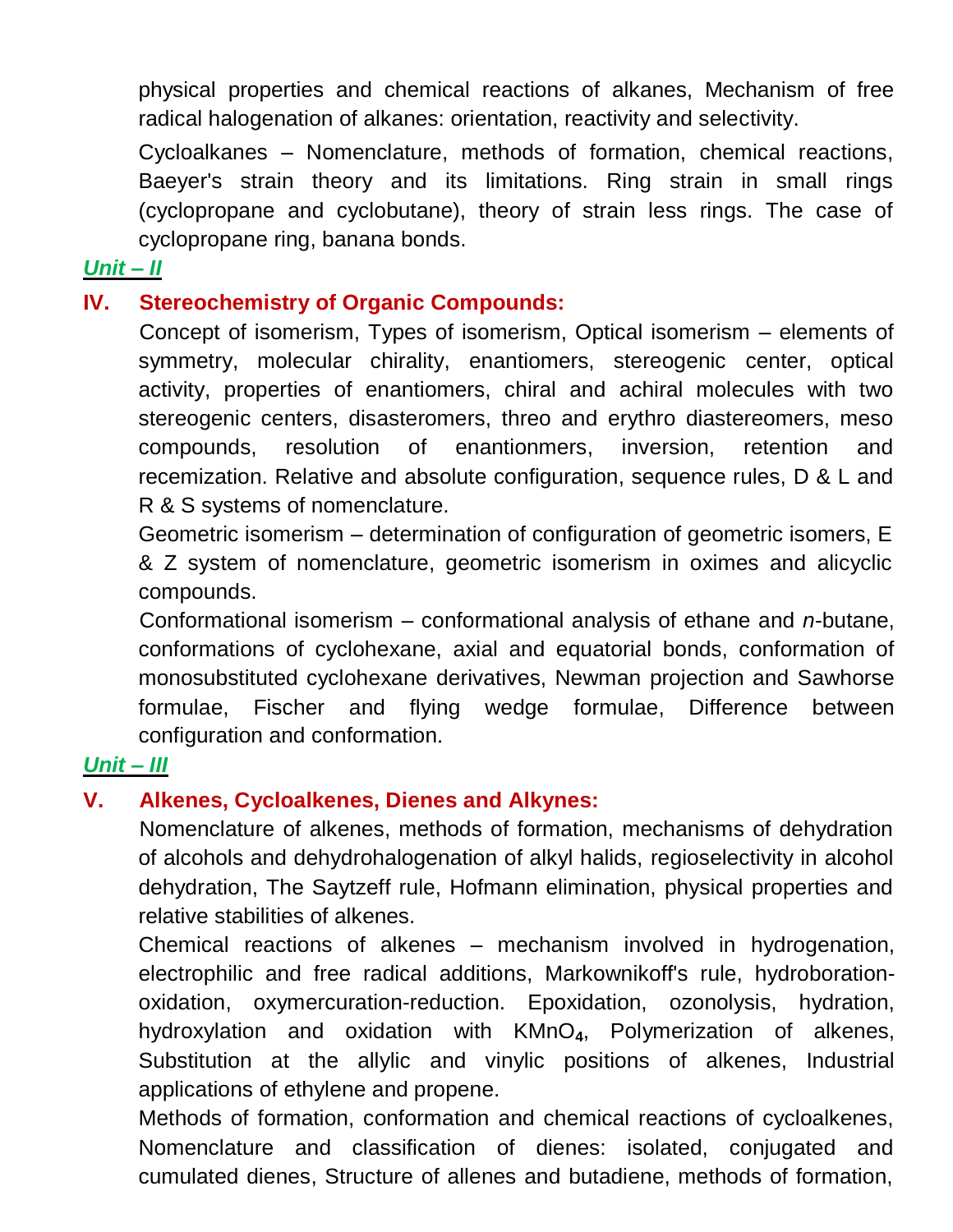polymerization, chemical reaction – 1, 2 and 1, 4 additions, Diels-Alder reaction.

Nomenclature, structure and bonding in alkynes, Methods of formation, Chemical reactions of alkynes, acidity of alkynes, Mechanism of electrophilic and nucleophilic addition reactions, hydroboration-oxidation, metal-ammonia reductions, oxidation and polymerization.

#### *Unit – IV*

#### **VI. Arenes and Aromaticity:**

Nomenclature of benzene derivatives, the aryl group, Aromatic nucleus and side chain, Structure of benzene, molecular formula and kekule structure, stability and carbon-carbon bond lengths of benzene, resonance structure, MO picture, Aromaticity: The Huckle rule, aromatic ions. Aromatic electrophilic substitution – general pattern of the mechanism, role of  $\Box$  and  $\Box$  complexes, Mechanism of nitration, halogenation, sulphonation, mercuration and Friedel-Crafts reaction. Energy profile diagrams. Activating and deactivating substituents, orientation and ortho/para ratio, Side chain reactions of benzene derivatives, Birch reduction; Methods of formation and chemical reactions of alkylbenzenes, alkynylbenzenes and biphenyl, naphthalene and Anthracene.

## *Unit-V*

## **VII. Alkyl and Aryl Halides:**

Nomenclature and classes of alkyl halides, methods of formation, chemical reactions, Mechanisms of nucleophilic substitution reactions of alkyl halides, SN<sup>2</sup> and SN<sup>1</sup> reactions with energy profile diagrams;

Polyhalogen compounds: Chloroform, carbon tetrachloride; Methods of formation of aryl halides, nuclear and side chain reactions, The additionelimination and the elimination- addition mechanisms of nucleophilc aromatic substitution reactions, Relative reactivities of alkyl halides *vs* allyl, vinyl and aryl halides, Synthesis and uses of DDT and BHC.

**Paper-III Physical Chemistry (Paper Code: CH-103)**

#### *Unit – I*

#### **I. Gaseous States:**

Postulates of kinetic theory of gases, deviation from ideal behavior, Van der Waals equation of state, Critical Phenomena: PV isotherms of real gases, continuity of states, the isotherms of Van der Waals equation, relationship between critical constants and Van der Waals constants, the law of corresponding states, reduced equation of state.

Molecular velocities: Root mean square, average and most probable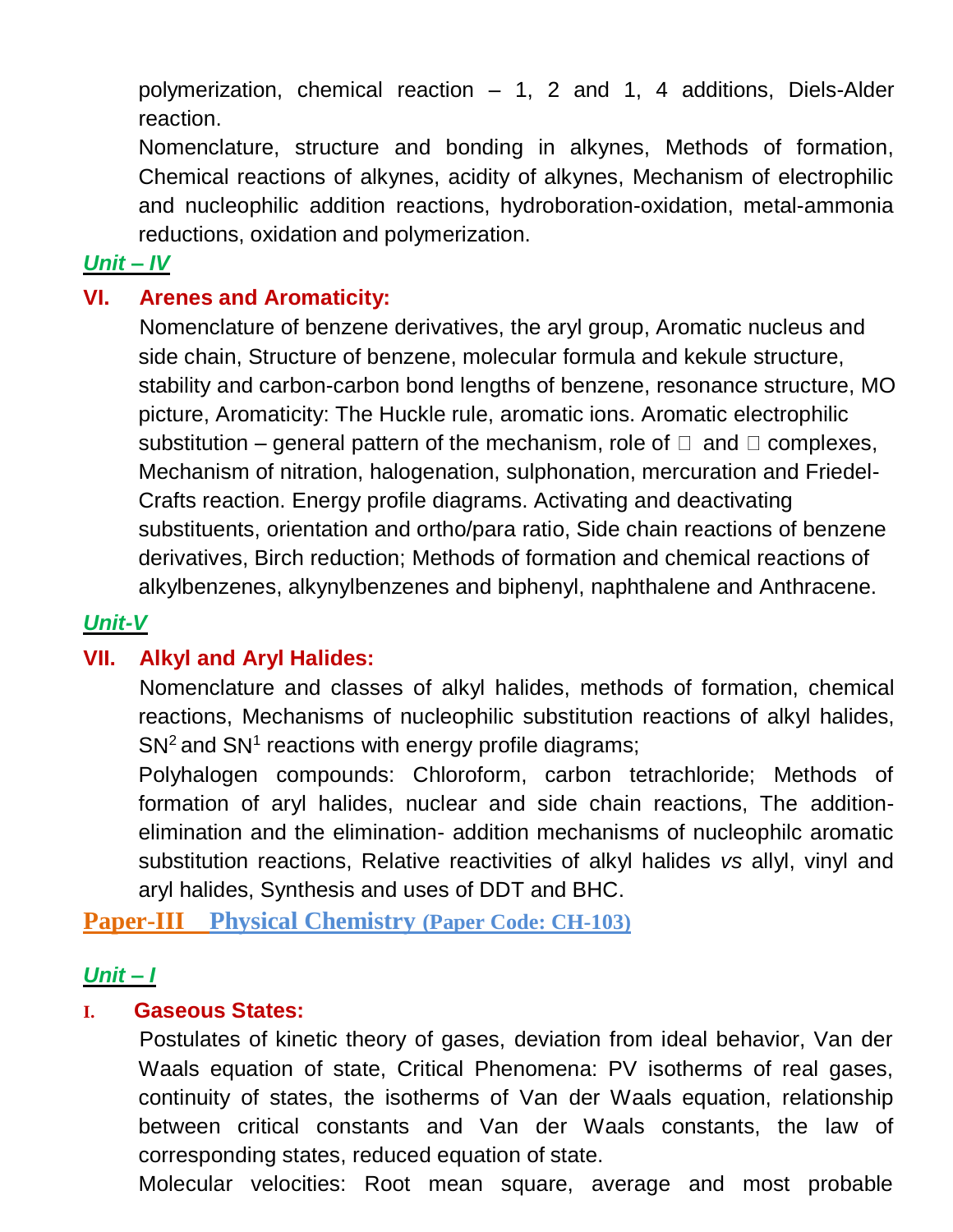velocities, Qualitative discussion of the Maxwell's distribution of molecular velocities, collision number, mean free path and collision diameter, Liquifiction of gases (based on Joule –Thomson effect).

# *Unit – II*

#### **II. Liquid State:**

Intermolecular forces, structure of liquids (a qualitative description), Structural differences between solids, liquids and gases, Liquid crystals: Difference between liquid crystal, solid and liquid, Classification, structure of nematic and cholestric phases, Thermography and seven segment cells.

## *Unit – III*

#### **III. Solid States:**

Definition of space lattice, unit cell, Laws of crystallography  $-$  (i) Law of constancy of interfacial angles, (ii) Law of rationality of indices (iii) Law of symmetry, Symmetry elements in crystals. X-ray diffraction by crystals, Derivation of Bragg equation, Determination of crystal structure of NaCl, KCl and CsCl (Laue's method and powder method).

#### **IV. Colloidal States:**

Definition of colloids, classification of colloids, Solids in liquids (sols): properties – kinetic, optical and electrical; stability of colloids, protective action, Hardy-Schulze law, gold number. Liquids in liquids (emulsions): types of emulsions, preparation, Emulsifier, Liquids in solids (gels): classification, preparation and properties, inhibition, general application of colloids, colloidal electrolytes.

#### *Unit – IV*

#### **V. Chemical Kinetics and Catalysis:**

Chemical kinetics and its scope, rate of a reaction, factors influencing the rate of a reaction – concentration, temperature, pressure, solvent, light catalyst, concentration dependence of rates, mathematical characteristics of simple chemical reactions – zero order, first order, second order, pseudo order, halflife and mean life, Determination of the order of reaction – differential method, method of integration, method of half-life period and isolation method. Radioactive decay as a first order phenomenon, Experimental methods of chemical kinetics: conductometric, potentiometric, optical methods, polarimetry and spectrophotometer. Theories of chemical kinetics: effect of temperature on rate of reaction, Arrhenius equation, concept of activation energy. Simple collision theory based on hard sphere model, transition state theory (equilibrium hypothesis), Expression for the rate constant based on equilibrium constant and thermodynamic aspects.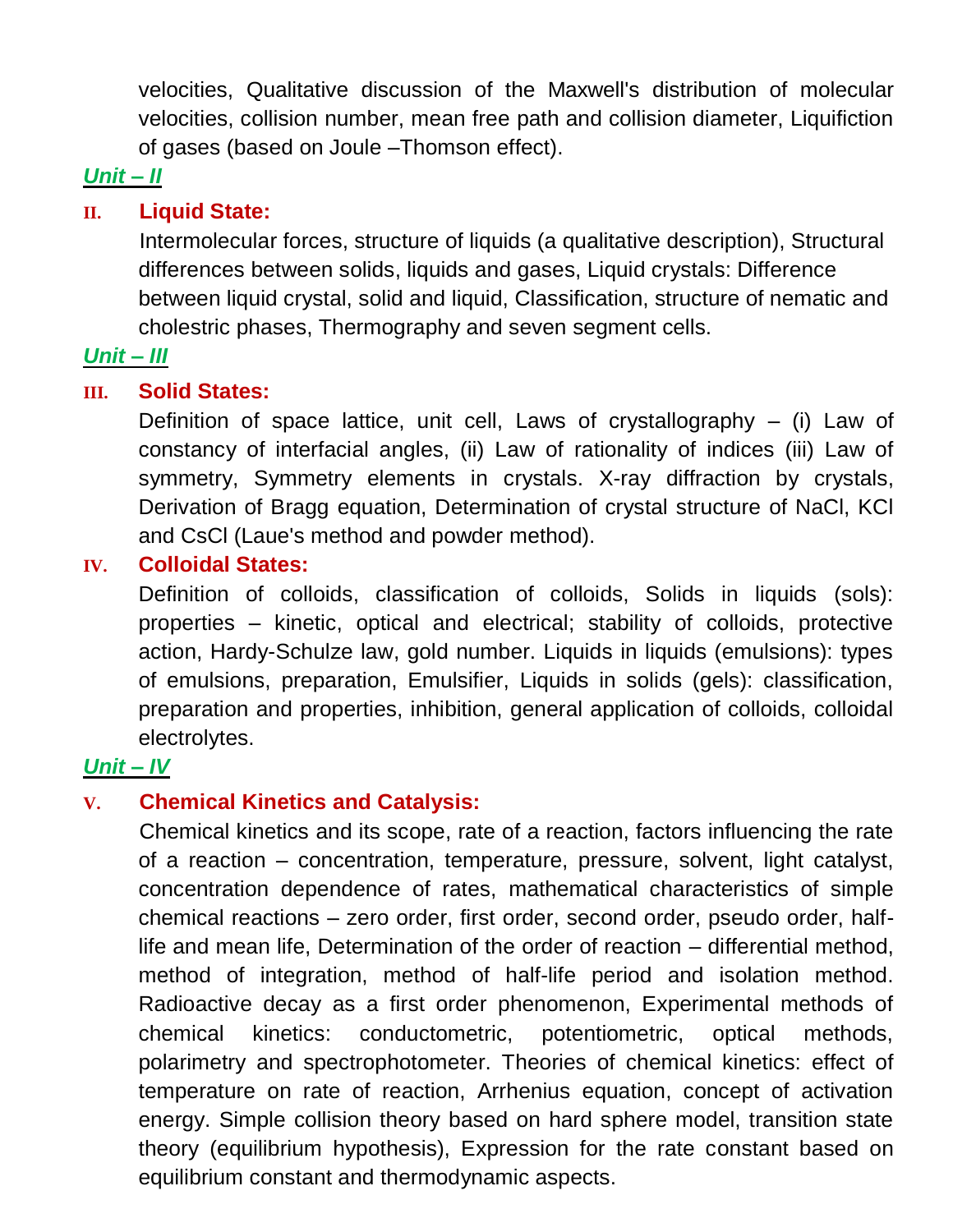Catalysis, characteristics of catalyzed reactions, classification of catalysis homogeneous and heterogeneous catalysis, enzyme catalysis, miscellaneous examples.

# **B.Sc. – I (PRACTICAL) 180 hrs (6 Hrs/week)**

Atleast three practicals from each specialization should be carried out.

# **Inorganic Chemistry:**

**I.** Semi micro Analysis – Mixture analysis for six radicals (3 cations & 3 anions), including interfering radicals.

# **Organic Chemistry:**

Laboratory techniques:

- $\mathbf{I}$ . Calibration of Thermometer- 80-82 $^{\circ}$ (Naphthalene),113.5-114 $^{\circ}$ (Acetanilide) 132.5-  $133^\circ$ (Urea),  $100^\circ$ (Distilled Water)
- **III.** Determination of melting point:

Naphthalene 80-82 $^{\circ}$ , Benzoic acid 121.5-122 $^{\circ}$ , Urea 132.5-133 $^{\circ}$ , Succinic acid 184.5-185 $^{\circ}$ , Cinnamic acid 132.5-133 $^{\circ}$ , Sallicylic acid 157.5-158 $^{\circ}$ , Acetanilide 113.5-114 $^{\circ}$ , m-Dinitrobenzene 90 $^{\circ}$ , p-Dichlorobenzene 52 $^{\circ}$ , Aspirin  $135^{0}$ 

**IV.** Determination of boiling point:

Ethanol 78 $^{\circ}$ , Cyclohexane 81.4 $^{\circ}$ , Toluene 110.6 $^{\circ}$ , Benzene 80 $^{\circ}$  Mixed melting point determination:

Urea-Cinnamic acid mixture of various compositions (1:4, 1:1, 4:1)

**V.** Distillation:

Simple distillation of ethanol-water mixture using water condenser,

Distillation of nitrobenzene and aniline using air condenser

**VI.** Crystallization:

Concept of induction of crystallization, Phthalic acid from hot water (using fluted filter paper and steamless funnel) Acetanilide from boiling water, Naphthalene from ethanol, Benzoic acid from water

Decolorisation and crystallization using charcoal:

Decolorsation of brown sugar (sucrose) with animal charcoal using gravity filtration. Crystallization and decolorisation of impure naphthalene (100g of naphthalene mixes with 0.3 g of Congo Red using 1g decolorizing carbon) from ethanol.

**VII.** Sublimation (Simple and Vacuum): Camphor, Naphthalene, Phthalic acid and succinic acid. Qualitative Analysis: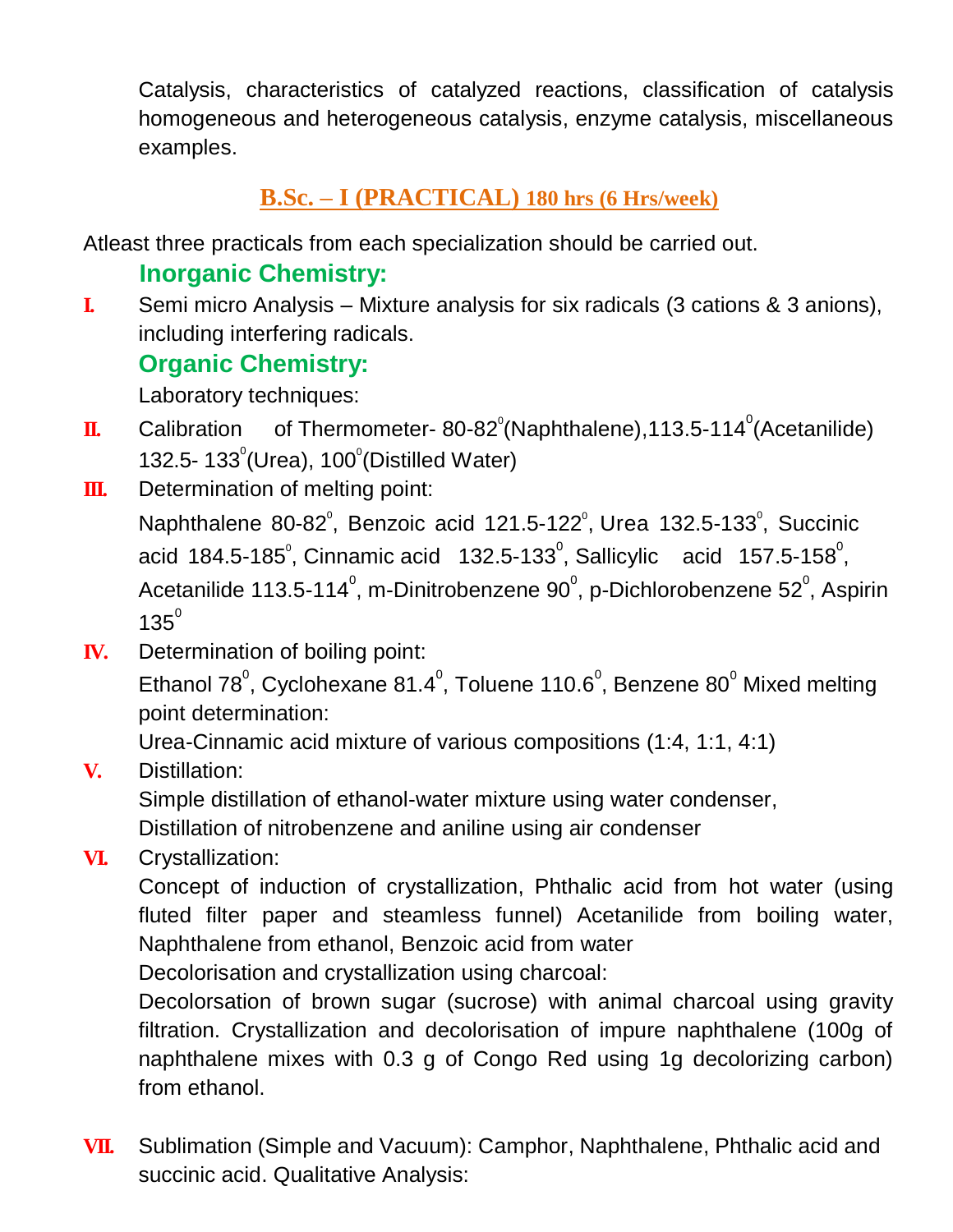**VIII.** Detection of extra elements (N, S and halogens) and functional groups (phenolic, carboxylic, carbonyl, esters, carbohydrates, amines, amides, nitro and anilide) in simple organic compounds.

# **Physical Chemistry:**

# **IX.** Chemical Kinetics:

**1.**To determine the specific reaction rate of the hydrolysis of methyl acetate/ethyl acetate catalyzed by hydrogen ions at rooms temperature.

**2.** To study the effect of acid strength on the hydrolysis of an ester.

**3.** To compare the strengths of HCI and H<sub>2</sub>SO<sub>4</sub> by studying the kinetics of hydrolysis of ethyl acetate.

**4.** To study kinetically the reaction rate of decomposition of iodide by H2SO4. Distribution Law:

**1.**To study the distribution of iodine between water and CCl4.

**2.**To study the distribution of benzoic acid between benzene and water. **X.** Viscosity, Surface Tension:

**1.**To determine the percentage composition of a given mixture (non interacting systems) by viscosity method.

**2.** To determine the viscosity of amyl alcohol in water at different concentration and calculate the excess viscosity of these solutions.

**3.**To determine the percentage composition of a given binary mixture by surface tension method (acetone & ethyl methyl ketone).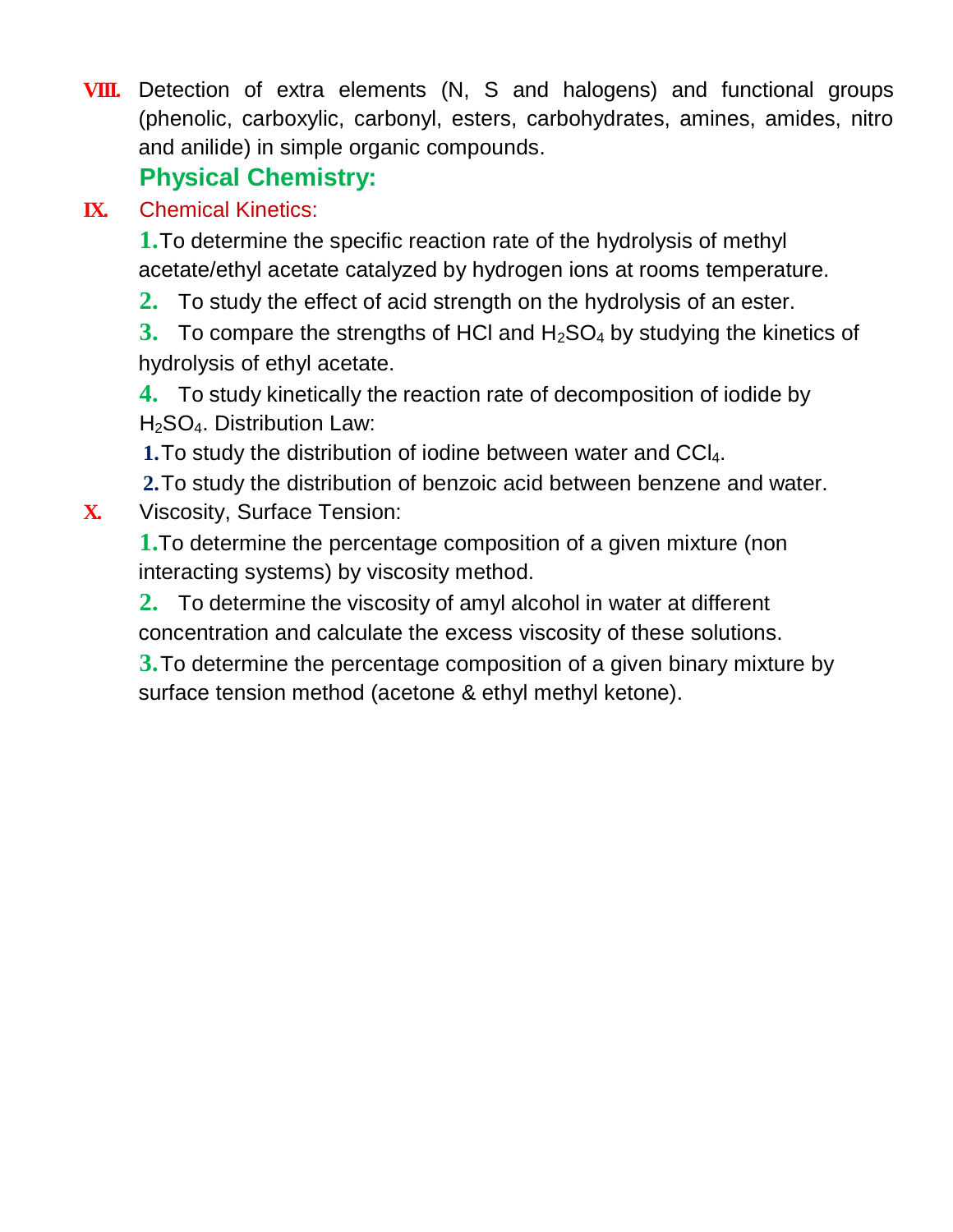# **RAJKAMAL SCIENCE & MANAGEMENT COLLEGE**

# **BAHADRABAD (HARIDWAR)**

# **BOTANY SYLLABUS**

**For**

# **UNDER GRADUATE COURSES (B.Sc. Part-I) (Annual System)**

(*Applicable w.e.f. the session 2019-2020)*



**Department of Botany Sridev Suman Uttarakhand University Badshahithaul Tehri-Garhwal - 249001**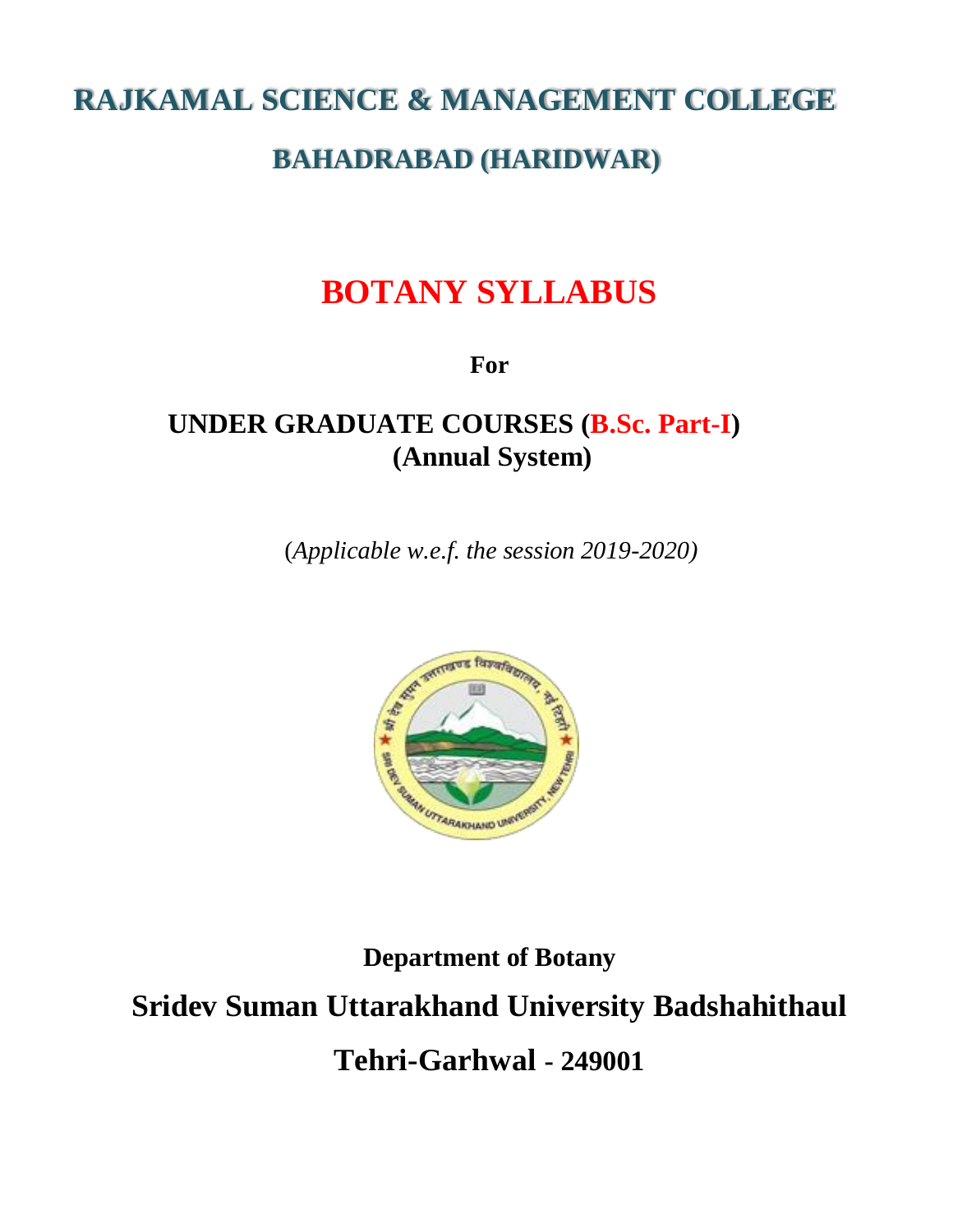#### **UNDER ANNUAL SYSTEM**

To tech the fundamental concept of Botany and their applications the syllabus pertaining to B.Sc. (3-year degree course) in the subject of Botany has been prepared as per provision of UGC module and demand of academic environment. The syllabus concepts are duly arranged unit wise and contants are included in a such manner so that due importance is given to requisite intellectual and laboratory skills. This B.Sc. course of Botany consists of 3-year course (Annual System). Total marks 600(200per year).

# **B.Sc Ist Year (Botany)**

| <b>S.NO.</b> | TITILE                                    | <b>PAPER CODE</b> | <b>MAX. MARKS</b> |
|--------------|-------------------------------------------|-------------------|-------------------|
|              | <b>Fungi, Elementary Microbiology and</b> | <b>BBO-101</b>    | 50                |
|              | <b>Plant Pathology</b>                    |                   |                   |
| п            | <b>Algae and Bryophytes</b>               | <b>BBO-102</b>    | 50                |
| Ш            | Pteridophytes, Gymnosperm and             | <b>BBO-103</b>    | 50                |
|              | <b>Elementary Palaeobotany</b>            |                   |                   |
|              | <b>Lab Course</b>                         | <b>BBO-10P</b>    | 50                |

**Note:** Examiner should follow the bellow given pattern covering all the unit for each section compulsory:

- **a)** Twelve Compulsory subject objective type questions of one mark each,  $12*1=12$ .
- **b)** Examinees to solve 6 short answer questions out of 10 questions (3 marks each) 3\*6=18 marks.
- **c)** Examinees to solve 4 long answer questions out of seven (5 marks each) 4\*5=20 Marks.

# **BOTANY PAPER I: (BBO-101)**

# **FUNGI, ELEMENTARY MICROBIOLOGY AND PLANT PATHOLOGY**

#### **UNIT I**

- **1.** Brief history and salient features of Fungi.
- **2.** A broad outline of classification of Fungi (Ainsworth) and salient features of the important groups.
- **3.** Structure, methods of reproduction and life history of following Genera: *Synchytrium, Saprolegnia, Albugo, Rhizopus, Penicillium, Saccharomyces, Phyllactinia, Erysiphe, Puccinia, Ustilago, Agaricus and*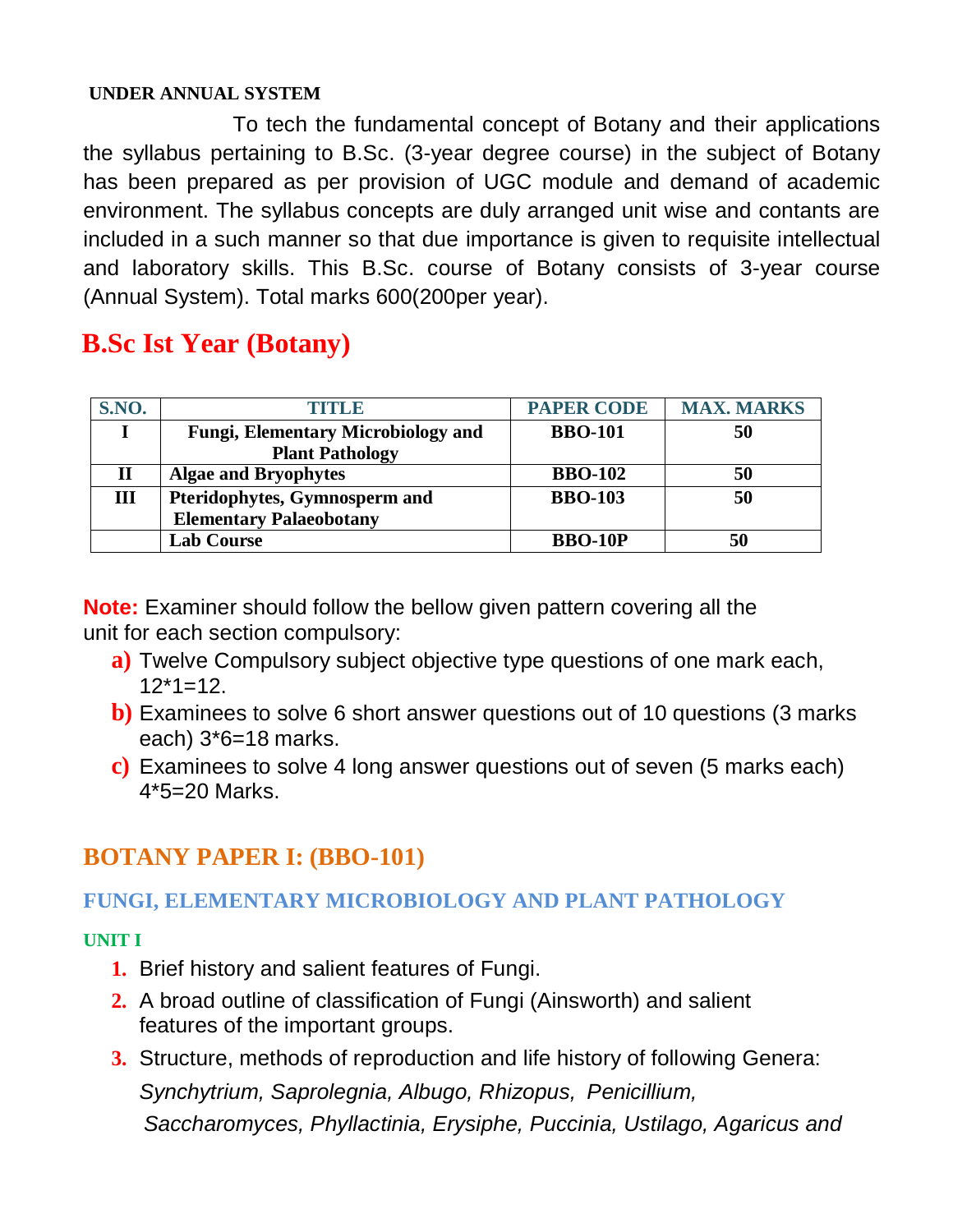*Alternaria.*

**4.** Heterothallism, Parasexuality and Economic importance of Fungi.

**UNIT II**

- **1.** Lichens: Habitats, characteristics, general structure and classification.
- **2.** Physiology (Symbiotic relationship) and reproduction in Lichens.
- **3.** Economic importance of Lichens.

## **UNIT III**

- **1.** General account of diversity of microorganisms.
- **2.** Elementary principles of isolation and purification of microorganisms.
- **3.** Role of microorganisms in carbon and nitrogen cycles in nature.

**UNIT IV**

- **1.** Bacteria: Structure, classification, nutrition, reproduction, gram positive and gram negative bacteria; Economic importance of bacteria.
- **2.** Viruses: Structure, transmission and multiplication. Economic importance of viruses. Brief idea of Bacteriophages.
- **3.** General account of Mycoplasma.

# **UNIT V**

- **1.** General symptoms of plant diseases and principles of infection and resistance.
- **2.** General methods of chemical and biological control of the plant diseases.
- **3.** The symptoms, morphology of the causal organism, disease cycle and control measures of the following diseases: Wart disease of Potato, White rust of Crucifers, Powdery mildew of Shisham, Black rust of Wheat, Red rot of Sugarcane.

# **Suggested Readings**

Vashistha, B.R., Sinha, A.K. 2014. Botany for degree students: Fungi. S. Chand Publication, New Delhi

Singh, V., Pandey, P.C. and Jain, D.K. 1998. A text book of Botany. Rastogi

Publication Meerut Gangulee, H.C. and Kar, A.K. 1992. College Botany. Vol

2, Kolkatta

Dubey, R.C. and Maheshwari, D.K.2014. A text book of Microbiology. S. Chand Publication, New Delhi.Matthews, R.E. 2013. Fundamentals of Plant Virology, Elsevier India

# **BOTANY PAPER II (BBO-102):**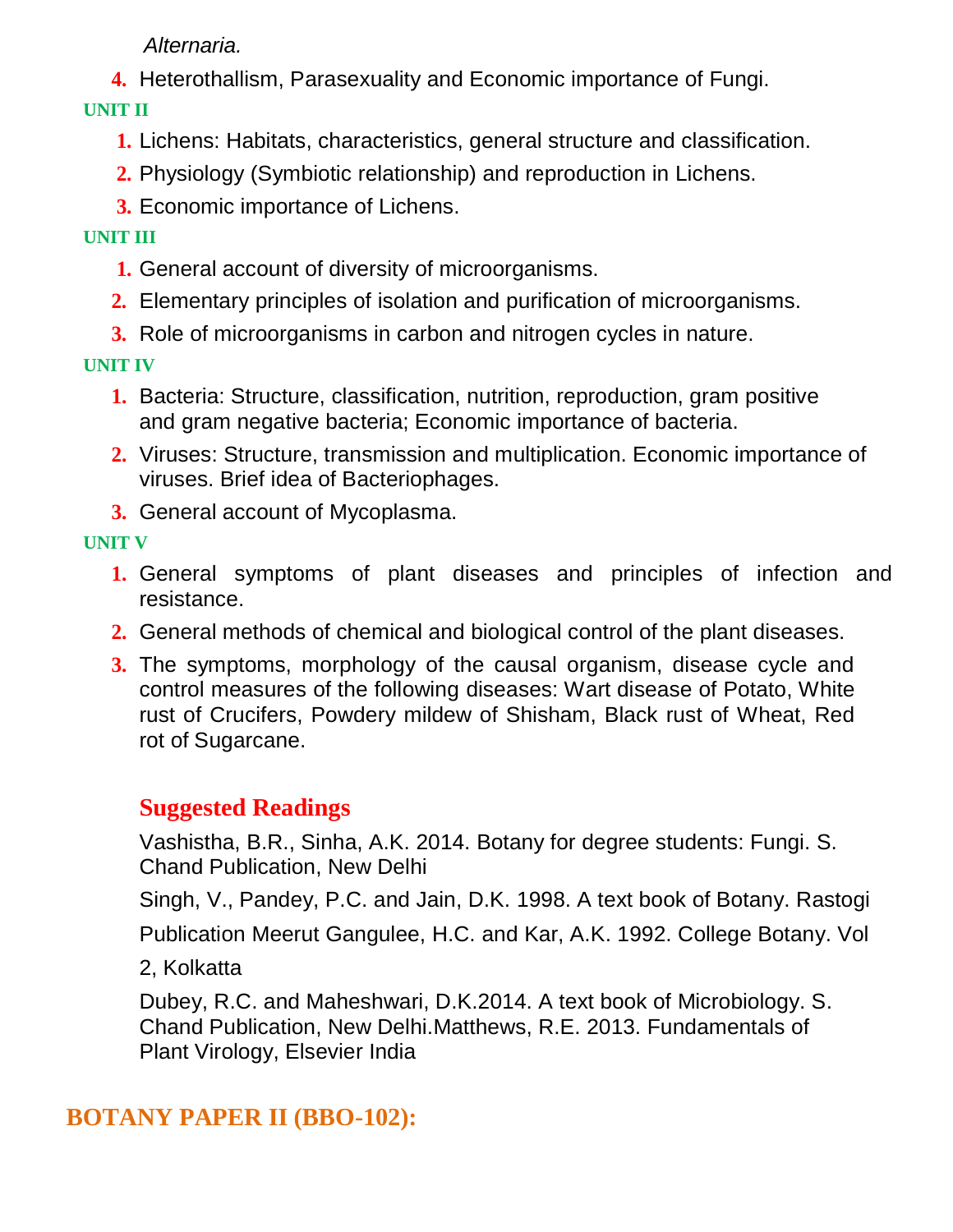## **ALGAE AND BRYOPHYTE**

#### **UNIT I**

- **1.** General characteristics of the group (Algae) and its position in Plant Kingdom.
- **2.** Classification of algae, basic outlines of Fritsch's and Smith's classification.
- **3.** Elementary knowledge of organisation of thallus in algae.

#### **UNIT II**

- **1.** Structure, reproduction and life cycles of the following Genera: Chlamydomonas, Volvox, Oedogonium, Vaucheria, Chara, Sargassum, Ectocarpus, Batrachospermum and Polysiphonia.
- **2.** General account of Bacillariophyceae.
- *3.* Cyanobacteria: General account of *Nostoc.*

#### **UNIT III**

- **1.** Types of life cycles Haplontic, Diplontic, Diplohaplontic, Haplodiplontic and Diplobiontic; Alternation of generation in Algae.
- **2.** Ecology of Algae: Brief idea of freshwater and marine, terrestrial, epiphytic, parasitic, symbiotic algae and phytoplanktons.
- **3.** Economic importance of algae as food, fodder, in agriculture, industry and public health.

#### **UNIT IV**

- **1.** Outlines and basic principles of classification of the Bryophytes in accordance with the International Code of Botanical Nomenclature.
- **2.** Comparative account of the gross morphology, anatomy, vegetative and sexual reproduction, development and structure of the sporophyte and mechanism of spore dispersal based on *Riccia and Marchantia*.
- **3.** Habitat, distribution and economic importance of Bryophytes.

#### **UNIT V**

- **1.** Comparative account of the gross morphology and anatomy of the gametophytes, vegetative and sexual reproduction, development and structure of the sporophyte and mechanism of spore dispersal in *Anthoceros* and Mosses (*Funaria).*
- **2.** General account of Jungermanniales (*Porella*).
- **3.** A brief account of the alternation of generation in Bryophytes.

# **Suggested readings**

Kumar, H.D. 1999. Introductory Phycology, Affiliated East West Press, New Delhi

Vashistha, B.R., Sinha, A.K. and Singh, V.P. 2014. Botany for degree students: Algae. S. Chand Publication, New Delhi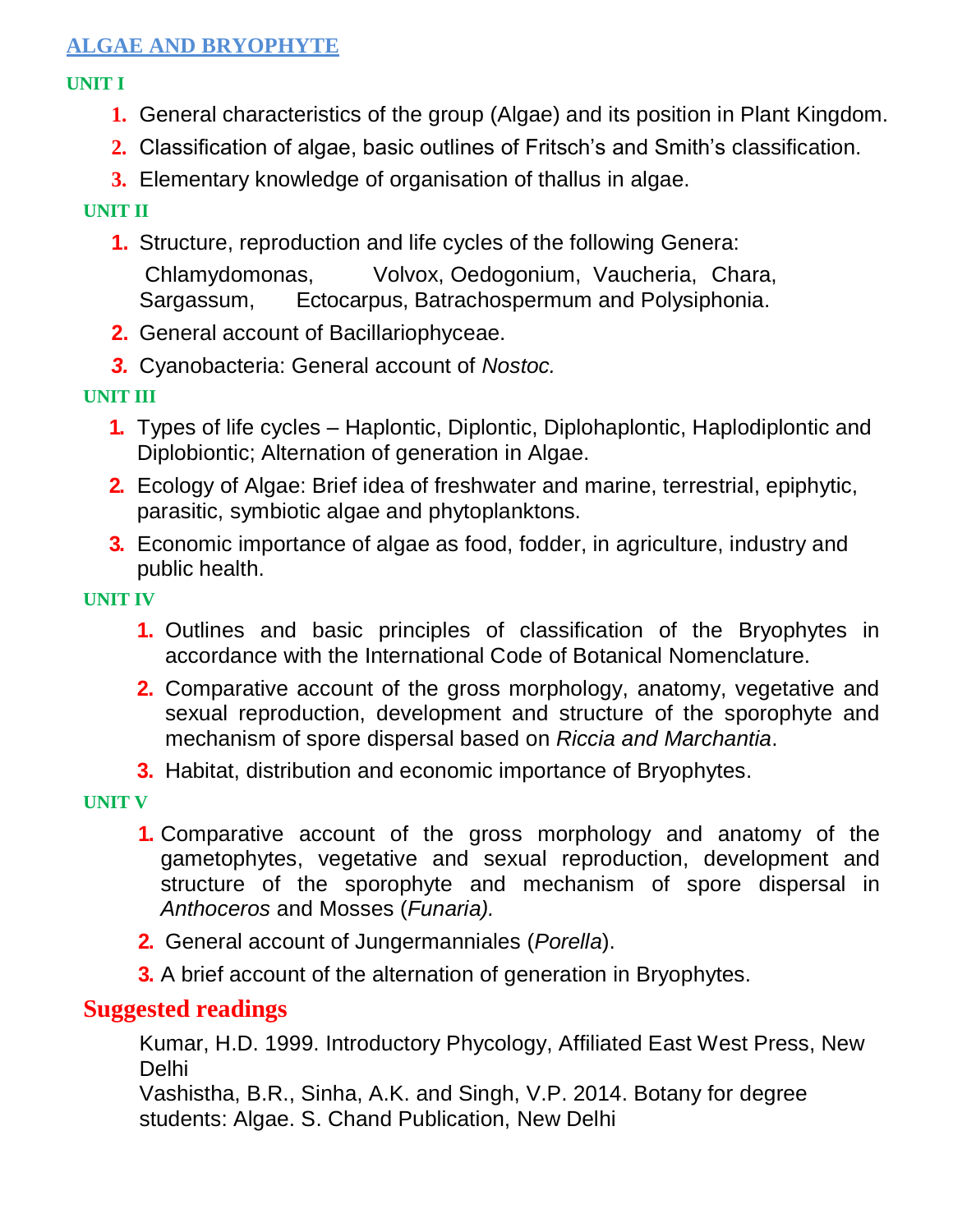Vashistha, B.R., Sinha, A.K and Kumar, Adarsh 2014. Botany for degree students: Bryophyta.

S. Chand Publication, New Delhi

Parihar, N.S. 1991. An Introduction to Bryophyta. Vol 1&2. Central Book Depot, Allahabad Puri, P.1980. Bryophytes. Atma Ram and Sons, New Delhi

# **BOTANY PAPER III: (BBO-103)**

#### **PTERIDOPHYTES, GYMNOSPERMS AND ELEMENTARY PALAEOBOTANY**

#### **UNIT I**

- **1.** General characters of the Pteridophytes and classification as proposed by Pichi-Sermolli.
- **2.** A comparative study of *Rhynia, Selaginella, Lycopodium, Equisetum, Adiantum, and Marsilea* on the basis of following features:
- **3.** Morphology and anatomy of the vegetative plant body and spore production organs (strobilus, sporocarp, sporophyll, sporangium and spores), sexual reproduction, male and female gametophytes, fertilization.

#### **UNIT II**

- **1.** A brief account of Telome theory, Stelar system and its evolution.
- **2.** Heterospory and seed habit in Pteridophytes.
- **3.** Apogamy, agamospory and apospory in ferns.

#### **UNIT III**

- **1.** Outlines of classification as proposed by D D Pant and distinguishing features of Gymnosperms.
- **2.** Comparative account of the structure, life history and evolutionary trends based on the following Genera:

*Cycas*, *Pinus* and *Ephedra*

**3.** General anatomy- Types of wood thickening, tracheids, medullary rays, pitting and resin canals, mesarch and pseudomesarch, foliar bundles and types of stomata.

#### **UNIT IV**

- **1.** Distribution of Gymnosperms in India.
- **2.** Economic importance of the Gymnosperms.

#### **UNIT V**

- **1.** Fossils: Types of fossils and process of fossilization.
- **2.** A general idea about Geological era.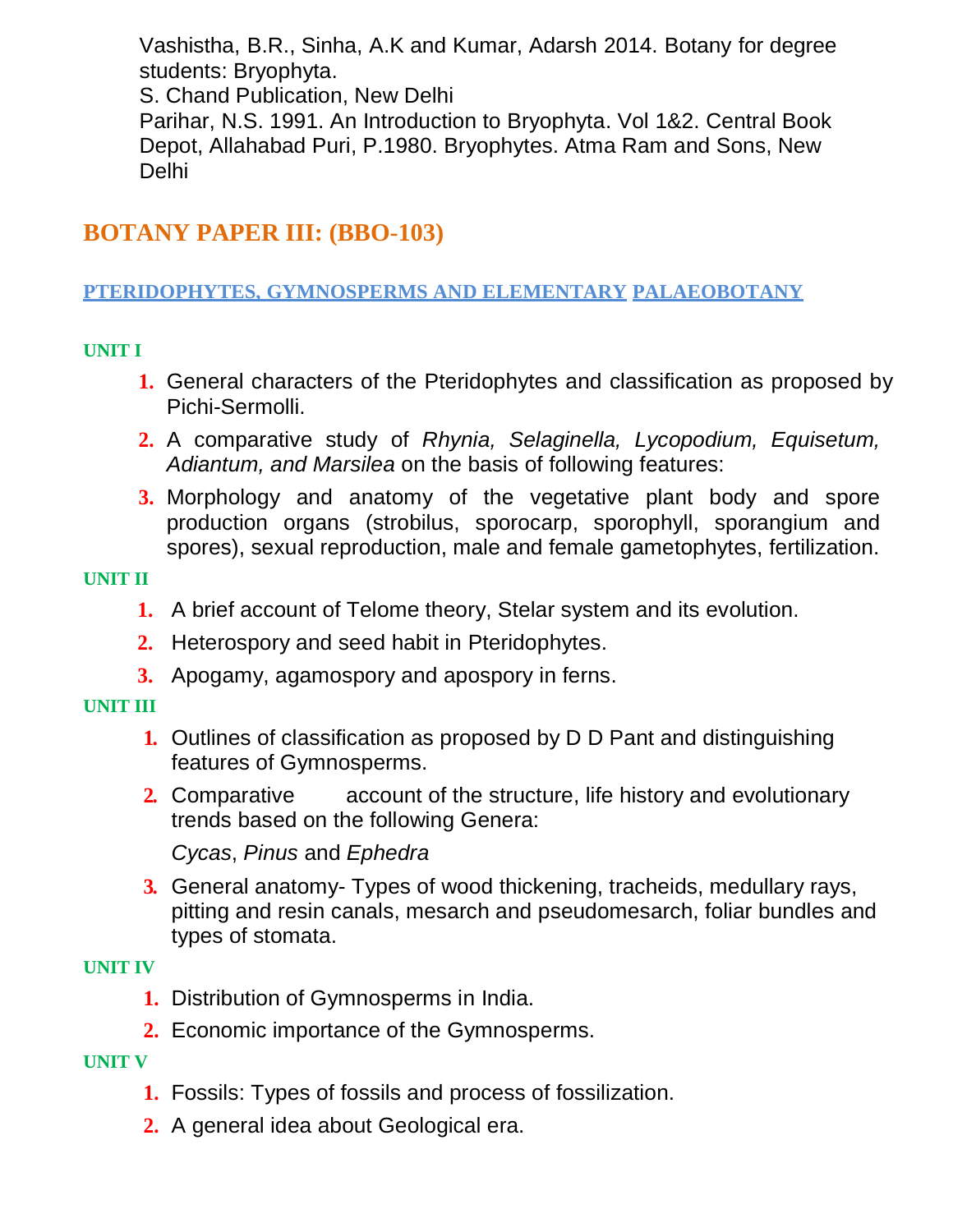**3.** Living fossils.

# **Suggested Readings**

Parihar, N.S.1996. Biology and Morphology of Pteridophytes. Central Book Depot, Allahabad

Vashistha, P.C., Sinha, A.K and Kumar, Anil 2012. Botany for degree students: Pteriodophyta. S. Chand Publication, New Delhi

Bhatnagar, S.P. and Moitra, A.1996, Gynmosperms, New Age International Pvt. Ltd, New Delhi

Vashistha, P.C., Sinha, A.K and Kumar, Anil 2012. Botany for degree students: Gynmosperms. S. Chand Publication, New Delhi

# **Botany Lab Course (BBO-10P)**

Prepared slides and specimens should be shown to the students for demonstration of the general features. The students are required to make temporary slide preparation of the important plant material themselves. They are also required to submit a collection of plant species studied by them either on herbarium sheets or as specimen or live planted material as directed by the department.

## **FUNGI, ELEMENTARY MICROBIOLOGY & PLANT PATHOLOGY**

- **1.** To study identify and comment upon the following fungal materials by preparing the temporary slides/ specimens: *Saprolegnia, Albugo, Rhizopus, Saccharomyces, Phyllactinia, Morchella, Agaricus , Puccinia, Ustilago, and Alternaria.*
- **2.** Study of morphology and structure of different types of lichens: Foliose, Fructicose, and Crustose.
- **3.** Symptoms, morphology of pathogen and host parasite relationship of plant diseases: White rust of crucifers, Wart disease of potato, Loose smut of wheat, Black rust of wheat, Red rot of sugar cane and Powdery mildew of shisham
- **4.** Different methods of isolation of microbes.
- **5.** Staining of bacteria with gram stain.
- **6.** Morphological features of viral infected plants; study of bacterial infections in plants.

## **ALGAE AND BRYOPHYTES**

**1.** To study, identify and comment upon the following algal materials by preparing temporary slides/specimens: *Nostoc, Chlamydomonas, Volvox, Oedogonium, Vaucheria, Chara, Sargassam, Batrachospemum And*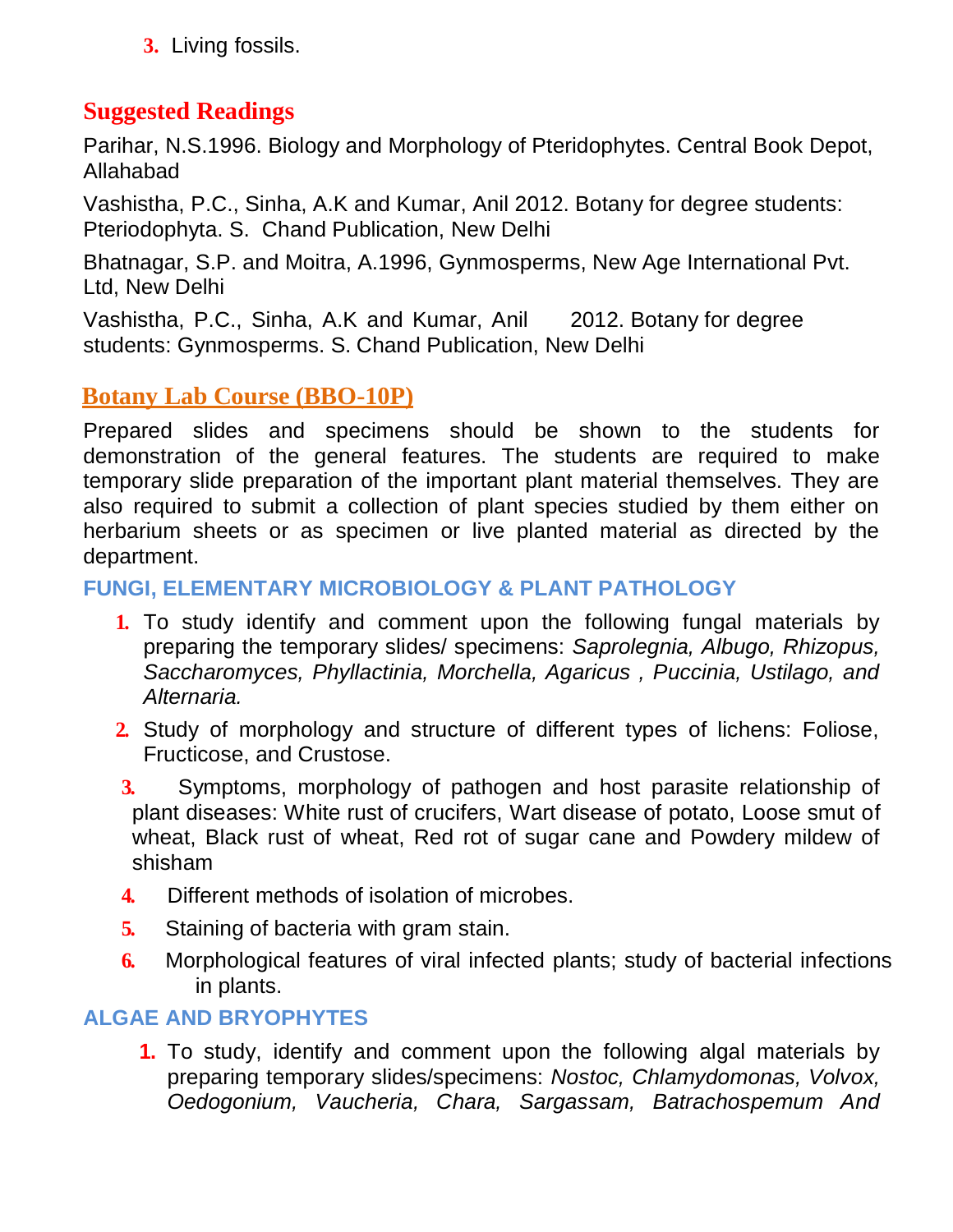*Polysiphonia.*

**2.** To study the morphological and anatomical features of the following material and identify them by preparing temporary slides: *Riccia, Marchantia, Anthoceros, Jungermanniales* and *Funaria*.

**PTERIDOPHYTES, GYMNOSPERMS AND ELEMENTARY PALAEOBOTANY**

- **1.** Study of the external features, internal structures, rhizome, leaves, roots, sporangia and strobili of *Selaginella* and E*quisetum*, sporocarp of *Marsellia* and prothallus of *Selaginella*, *Equisetum, Adiantum* and *Marselia.*
- **2.** Study of the morphological features and anatomical structures of vegetative and reproductive parts of *Cycas, Pinus* and *Ephedra.*
- **3.** Study the fossil specimen: Impression, Casts and Petrifaction.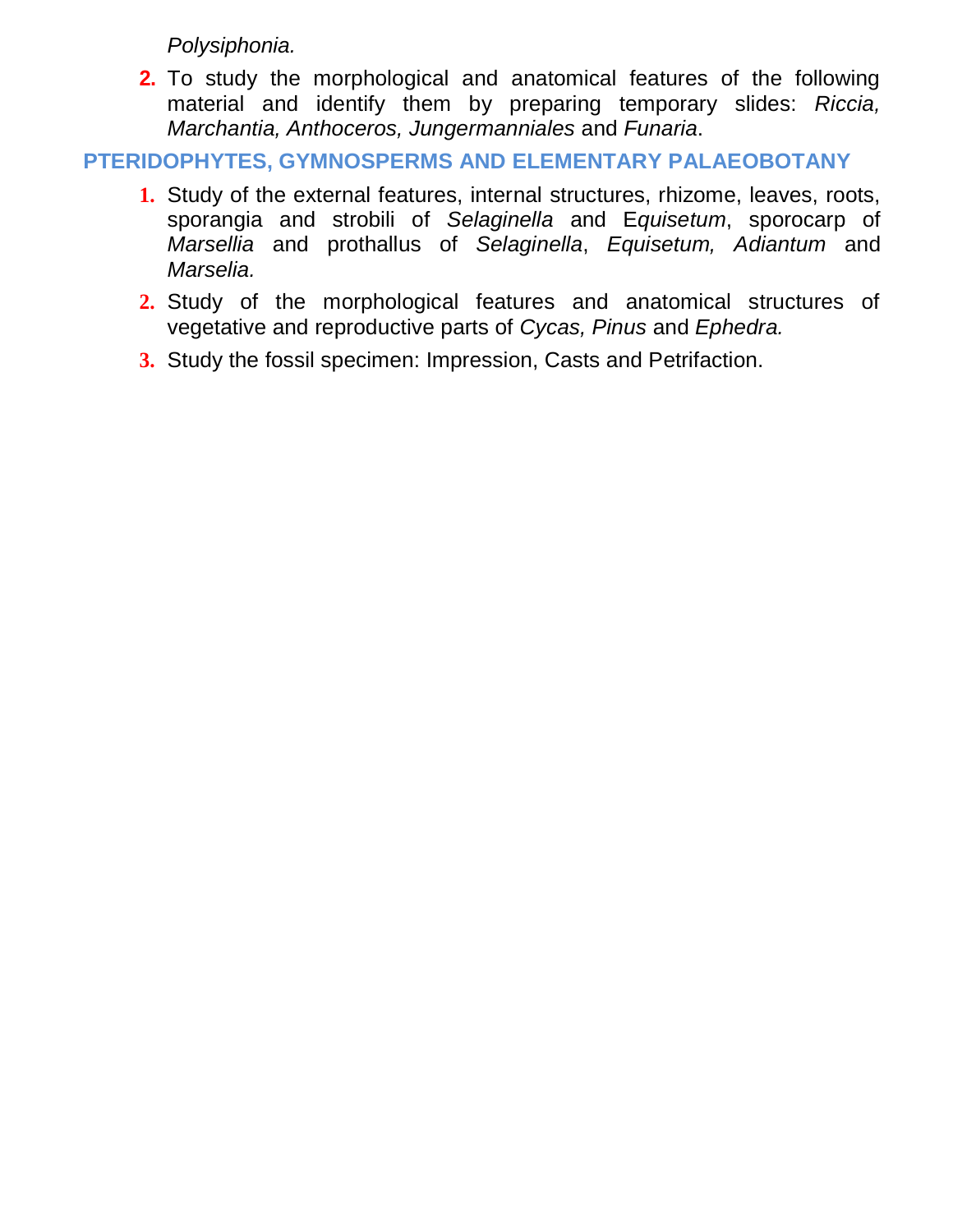# **RAJKAMAL SCIENCE & MANAGEMENT COLLEGE**

# **BAHADRABAD (HARIDWAR)**

# **ZOOLOGY SYLLABUS**

**For**

# **UNDER GRADUATE COURSES (B.Sc. Part-I) (Annual System)**

(*Applicable w.e.f. the session 2019-2020)*



**Department of Zoology Sridev Suman Uttarakhand University Badshahithaul Tehri-Garhwal - 249001**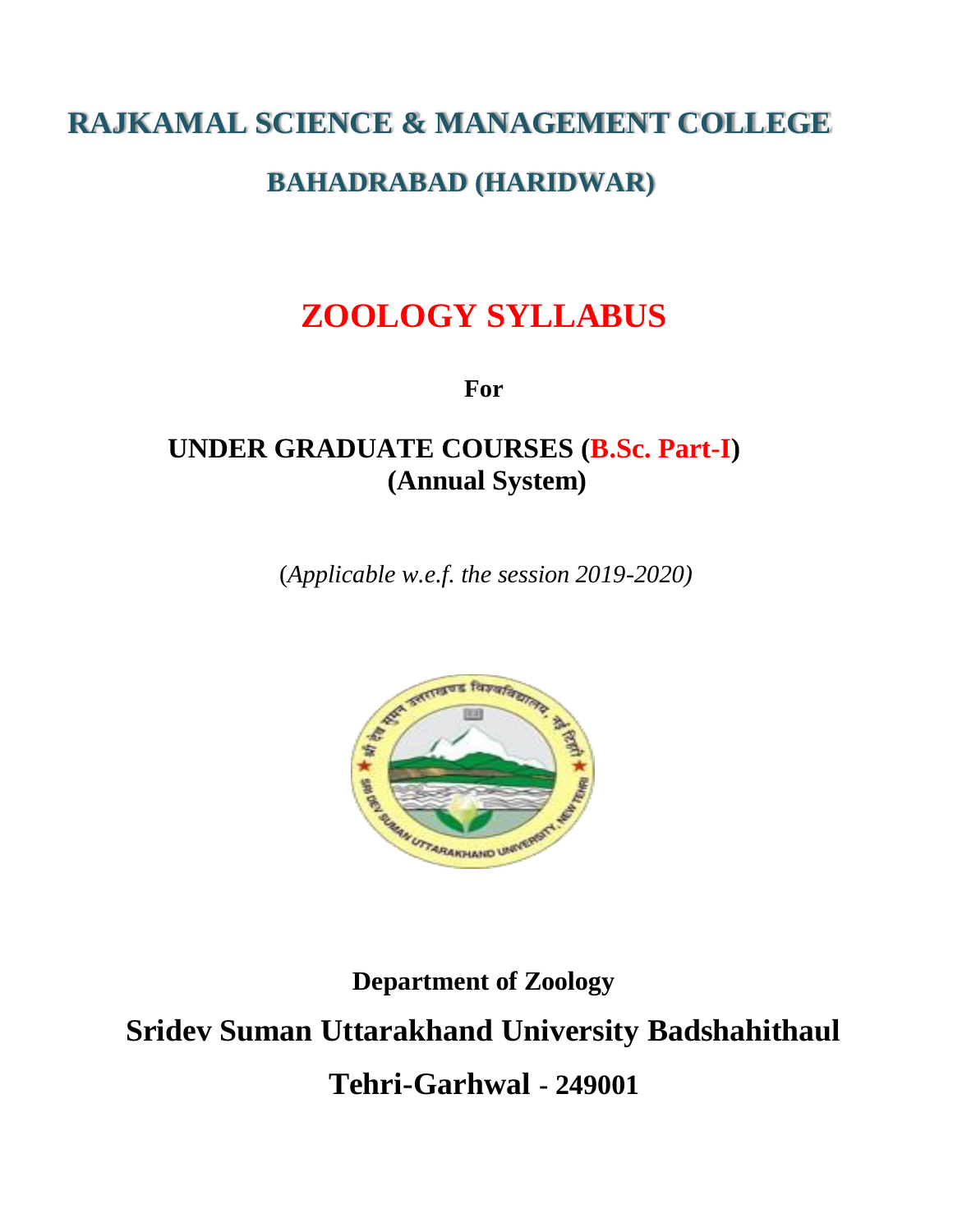- **Zool** classification up to classes; locomotion and nutrition in
- **ogy**  Protozoa.
- **Pape** Porifera: General characters and classification up to classes;
- **r I:**  Canal system in sponges

#### **Anim al**

# **UNIT-II**

- **Diver sity (Non** Coelenterata: General characters and classification up to classes; Polymorphism in Coelenterates; Corals and coral reefs.
- **-** Helminthes: General characters of Nemathelminthes and
- **Chor** Platyhelminthes; Life history of Ascaris *lumbricoides and*
- **data)** *Taenia solium* and their parasitic adaptations

#### **UNI UNIT-III**

**T-I**

 Annelida: General characters and classification up to classes; Metamerism in Trochphore larva and its

- P significance.
- r Arthropoda: General characters and classification up to
- o classes; Zoological importance of *Peripatus* and *Limulus*.
- t Metamorphosis in Insects.
- o

# z **UNIT-IV**

- o Mollusca: General characters and classification up to classes;
- a Torsion in Gastropoda; Pearl formation.
- : **UNIT-V**

Echinodermata: General characters and classification up to

- G classes; Water vascular system in star fish; Echinoderm
- e larvae and their significance.

#### n e **Books Recommended:**

r **1.**Kotpal, Agrawal & Khetrapal: Modern Text-book of Zoology, a Invertebrates.11/E. Rastogi publication.

l **2.**Nigam: Biology of Non-Chordates, Nagin Chand,

**4.**B.Sc. Zoology Series -Animal Diversity, Tata McGraw Hill Edu

c Pvt. Ltd. N.Delhi

h **5.** Jordan E.L. et al.: Invertebrate Zoology. S.Chand & Company Ltd.

- a **6.**Barnes: Invertebrate Zoology (4th ed.), Holt-Saunders.
- r **7.**Barrington: Invertebrate Structure and Function, Nelson.

a **8.** Iyer: A Manual of Zoology, Part I. Visawanathan $\mathbf{C}$ 

- t
- e
- r
- s
- 
- a
- n
- d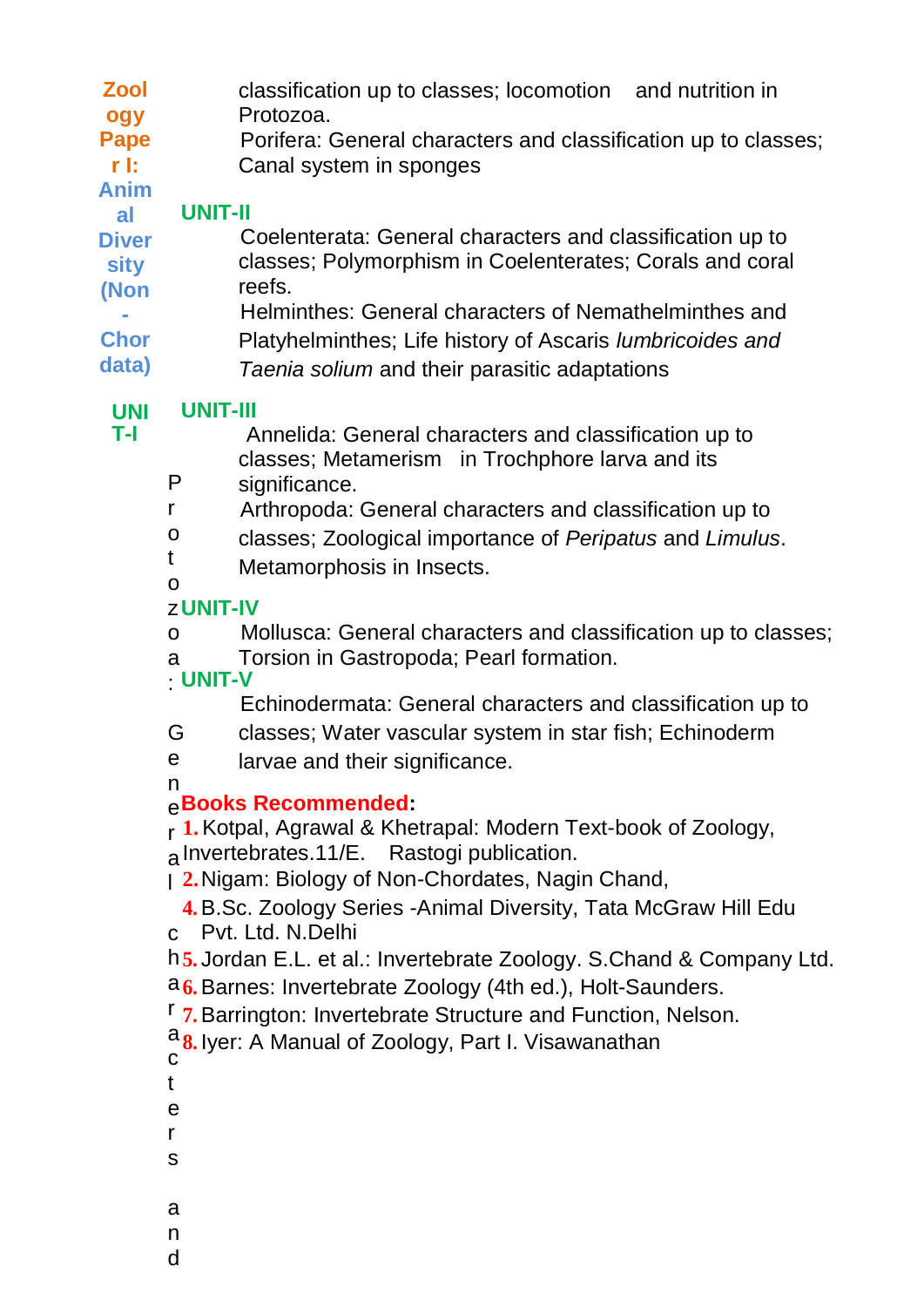# **Zoology Paper 2: CELL BIOLOGY AND GENETICS**

#### **Unit -I**

Introduction to Cell biology; Cell theory Comparative study of the Prokaryotic and Eukaryotic Cell.

#### **Unit -II**

Elementary knowledge of the structure & functions of plasma membrane; Introduction to the organelles constituting endomembrane system (Endoplasmic reticulum, Golgi complex, Lysosome & Peroxisome).

#### **Unit -III**

 Nucleus & nucleolus; Ribosome; Mitochondria. Introduction to cytoskeleton. Cell Division-Mitosis & Meiosis. Basic features of Cell cycle; Elementary idea of cell transformation and cancer

#### **Unit-IV**

 Mendel's law; Exceptions to Mendel's law. Incomplete dominance and Co- dominance, Multiple alleles, Lethal alleles, Epistasis. Sex-linked inheritance; Extra chromosomal inheritance

# **Unit Ain**

Linkage & Crossing over. Sex determination.

Ch Chromosome structure; Euchromatin; Heterochromatin; Histones. Polytene & lampbhrush chromosomes, Eugenesis

#### **Books Recommended:**

- **1.** Alberts et al.: Molecular Biology of the Cell, Garland Pulb., New York, 1989.
- **2.** Strickberger: Genetics, Prentice Hall, 1996.
- **3.** DeRobertis & DeRobertis: Cell & Molecular Biology, 1996
- **4.** Verma, P.S. and Agrwal, V. K. Cell Biology, Genetics, Molecular biology and Evolution (S. Chand & Co.)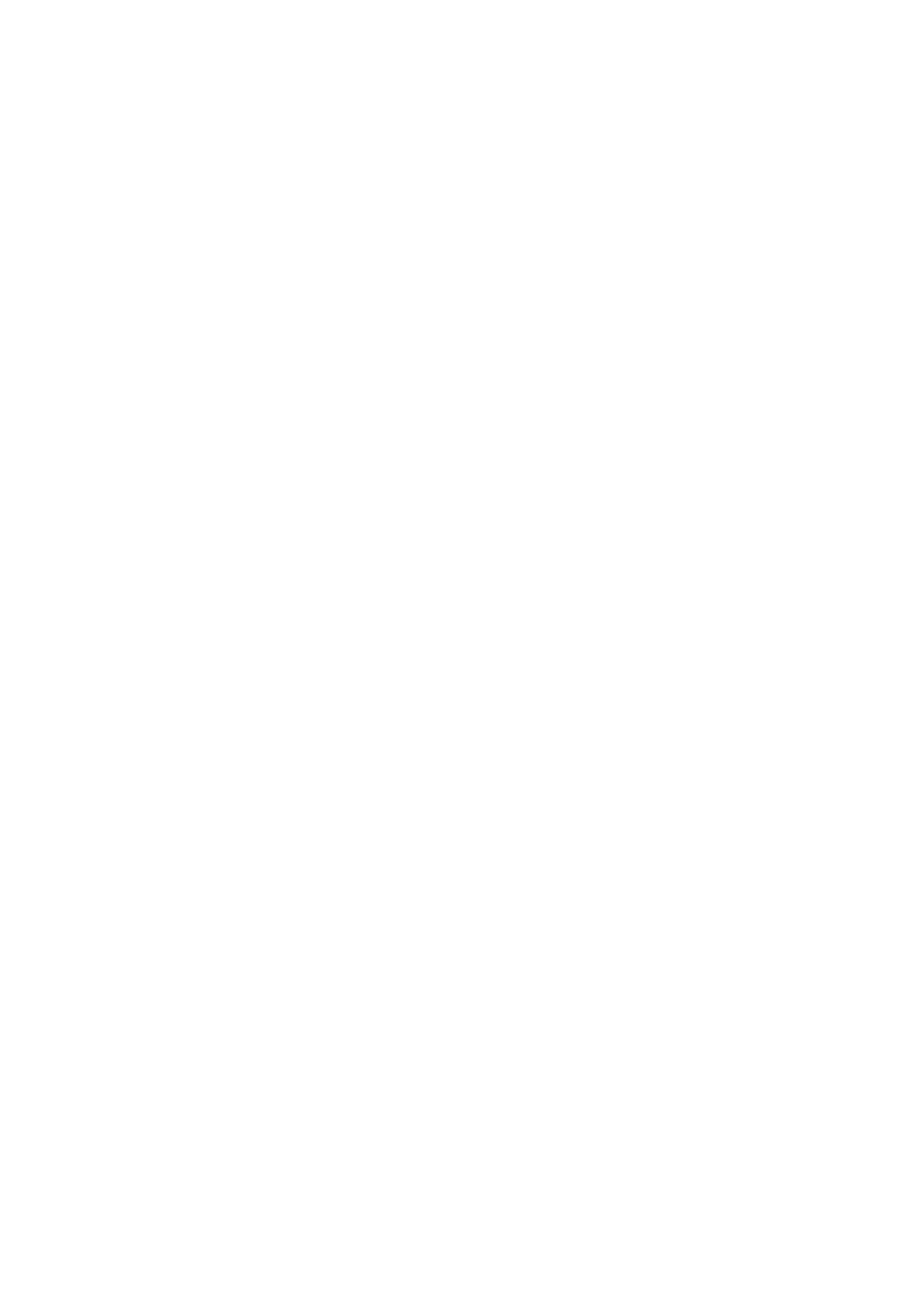#### **Unit -I**

Taxonomy: Definition & scope; relationship with Systematic, Zoological nomenclature: Binominal & Trinominal; ICZN.

 Components of classification: Linnaean hierarchy. Concepts of species: Typological, Nomenalistic & Biological

#### **Unit -II**

Geological distribution of animals, period of evolution and extinction of major groups. Direct Evidences of Evolution: Type of Fossils & fossilization. Dating of fossils. Significance of fossil record.

#### **Unit - III**

Evolutionary theories: Lamarckism, Darwinism, Neo-Darwinism;

Processes of Evolutionary Change: Organic variations; Isolating Mechanisms; Natural selection (Example: Industrial melanism); Types of natural selection (Directional, Stabilizing, Disruptive). Evolution of Horse

#### **Unit -IV**

Biostatistics as a tool in research. Data collection: Random & non-random sampling. Data tabulation; Data presentation (Graph, Frequency Polygon, Histogram, Bar diagram, Scatter diagram).

Measures of central tendency- Calculation of Mean, Mode, Median

#### **Unit -V**

Introduction to computers types; Components of computer (Input unit, Memory, Central Processing Unit, Output unit). Problem solving with computers. Elementary idea of memory (RAM, ROM). Uses of computers in different fields. e.g. Biology, Medical, Environment etc.

#### **Books Recommended:**

- **1.**Ashok Verma Animal Taxonomy
- **2.**Ernst Mayr- Principals of Systematic
- **3.**Simpson- Principals and Practices of Animal Taxonomy
- **4.**Kapoor- Theory and Practices of Animal Taxonomy, Oxford & Ibh
- **5.**Strickberger: Evolution, CBS Publ. 1994.
- **6.**Douglas, J. Futuyma. *Evolutionary Biology*. Sinauer Associate (1997)
- **7.**Jain P.C. : Paleontology, Vishal Publ. Co.
- **8.**Arora M.P.: Organic Evolution, Himalaya Publ
- **9.**Rajaraman & V. Rajaraman: Computer Primer (2nd ed.) Prentice Hall of India, New Delhi.
- **10.** Mahajan: Methods in Biostatistics, (4th ed.) Jaypee Bros. 1984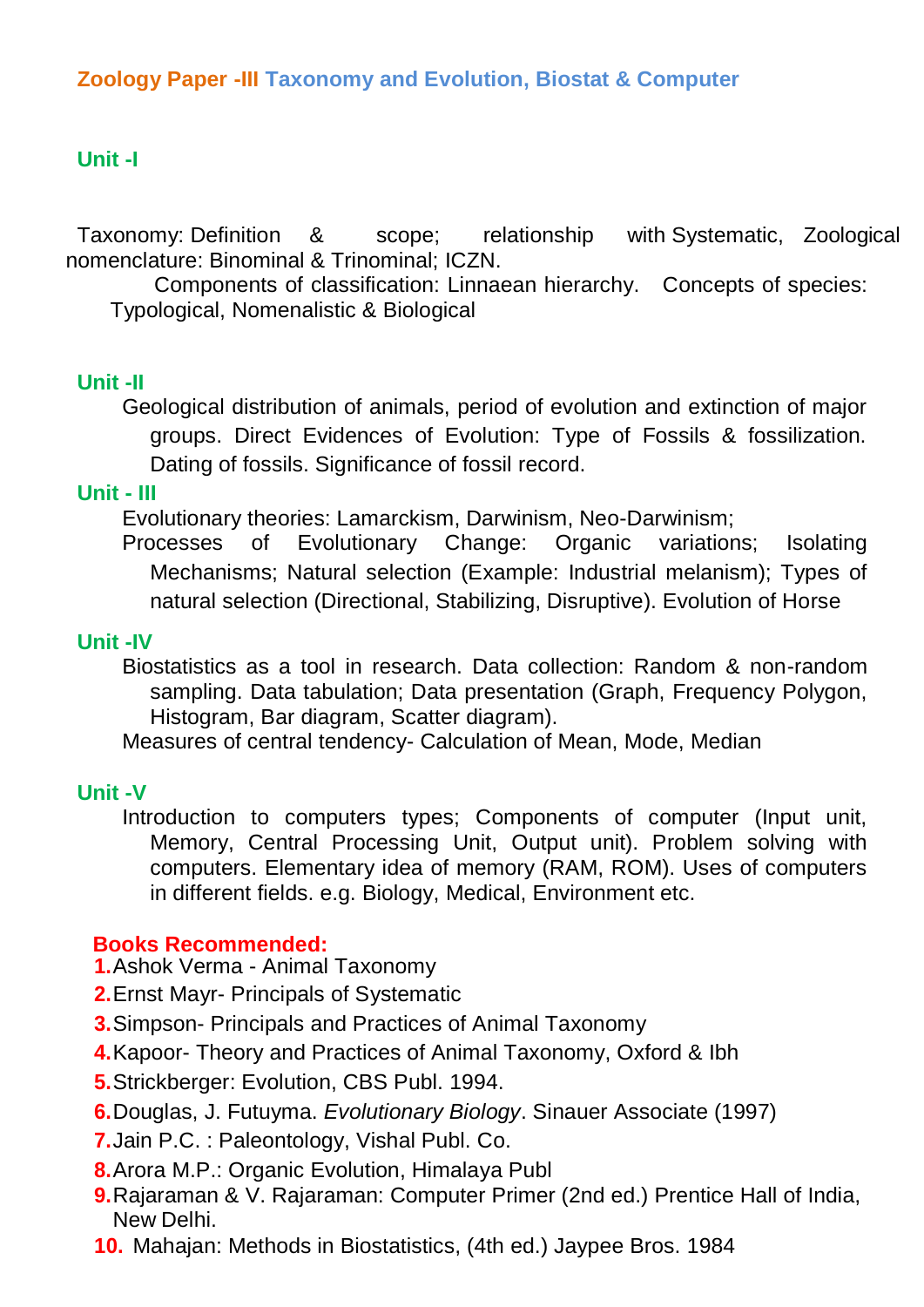# **ZOOLOGY PRACTICAL SYLLABUS (B.Sc.-Part-I)**

## **A.Non-Chordata:**

Kingdom Protista: Amoeba, Euglena, Plasmodium, Paramecium Phylum Porifera: Sycon (including T.S. and L.S.), Hyalonema, and Euplectella Phylum Cnidaria: Obelia, Physalia, Aurelia, Tubipora, Metridium Phylum Platyhelminthes: Liver Fluke, Taenia solium and Study of its life history stages (*Liver Fluke, Taenia solium*) Phylum Nemathelminthes: Male and female Ascaris lumbricoides Phylum Annelida: Aphrodite, Nereis, Pheretima, Hirudinaria Phylum Arthropoda: Palaemon, Cancer, Limulus, Palamnaeus, Scolopendra, Julus, Apis, Peripatus Phylum Mollusca: Chiton, Dentalium, Pila, Unio, Loligo, Sepia, Octopus Phylum Echinodermata: Pentaceros, Ophiura, Echinus, Cucumaria and Antedon An "animal album" containing photographs, cut outs, with appropriate write up about the above mentioned taxa. **B.Cell Biology and Genetics: 1.** Cell Structure and Cell Division- Prepared slides/photographs **2.** Preparation of giant chromosome **3.** Preparation of onion root tip for the stage of mitosis **4.** Using suitable examples of Mendelian Inheritance and gene interactions verify the results through Chi-square test. **5.** Study of Human Karyotypes (normal and abnormal). **C.Evolution: 1.** Study of fossil evidences from plaster cast models and pictures **2.** Study of homology and analogy from suitable specimens/ pictures and charts: **3.** Phylogeny of horse with diagrams/ cut outs of limbs and teeth of horse ancestors **4.** Darwin's Finches with diagrams/ cut outs of beaks of different species **5.** Visit to Museums, National parks and sanctuaries and submission of report. **B. Biostatistics**

Practical application of statistics- Data presentation (Bar diagram, Histogram, Frequency distribution curve and scattered diagram), Measures of central tendency (Calculation of Mean, Mode, Median).

## **C. Computer application**

Practical demonstration –preparation of Power Point presentation, Spread sheet, Chart and Design etc.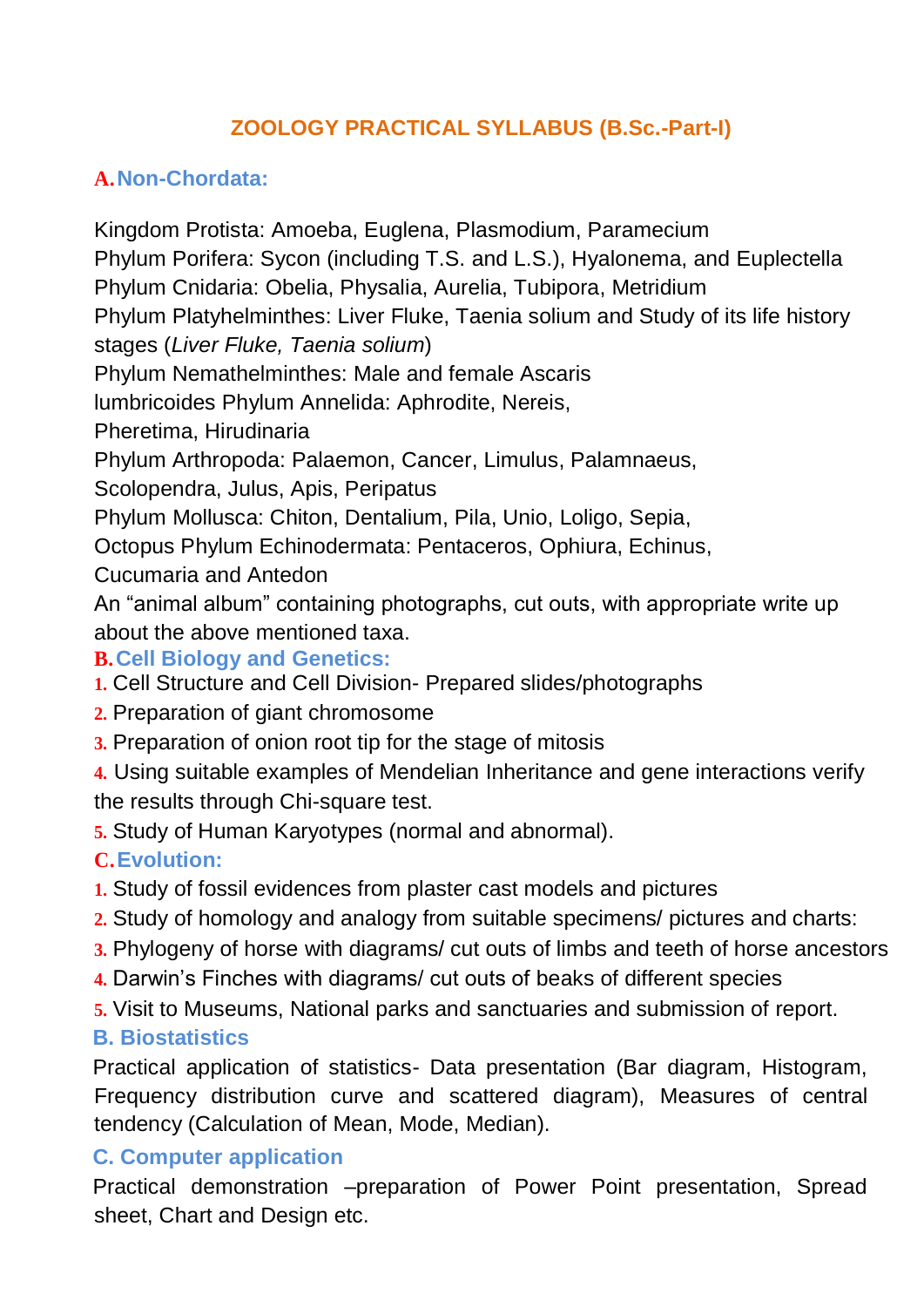#### **Distribution of marks: Duration 4 hrs.**

- **1.** Spotting (10) (Protozoa to Echinodermata)
- **2.** Exercise on Cell Biology
- **3.** Exercise on Genetics
- **4.** Record and Collection
- **5.** Viva Voice
- **6.** Sessional Marks

Total 50